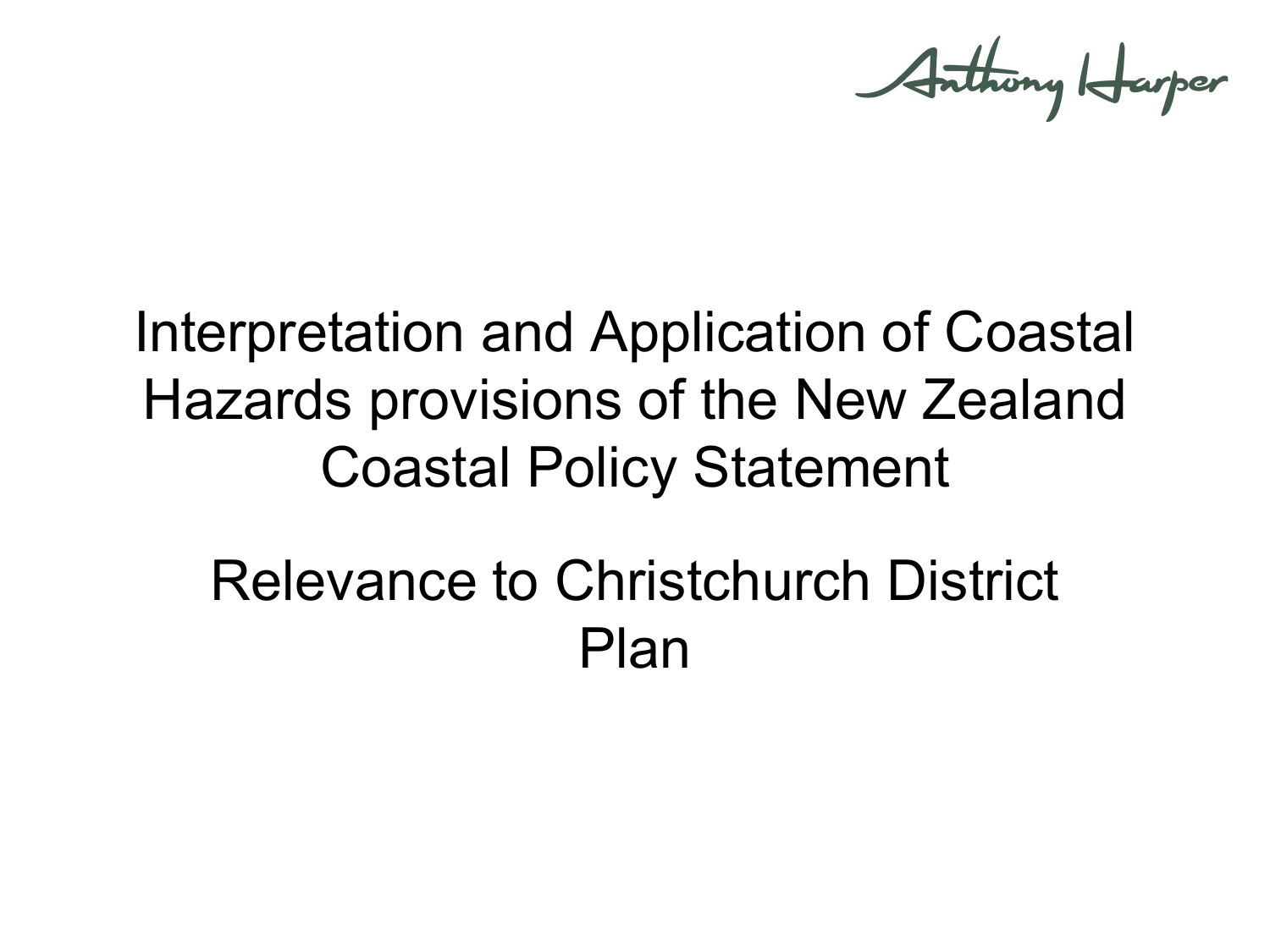Anthony Harper

#### **Introduction**

- Policy and regulatory context: Proposed Change to Christchurch District Plan to address coastal hazards
- History of current District Plan provisions as they relate to coastal hazards
	- Independent Hearing Panel Process
	- S 71 Process under the Christchurch Regeneration Act 2016
- Geographical Context existing Residentially Zoned land at Southshore/Brighton/ Redcliffs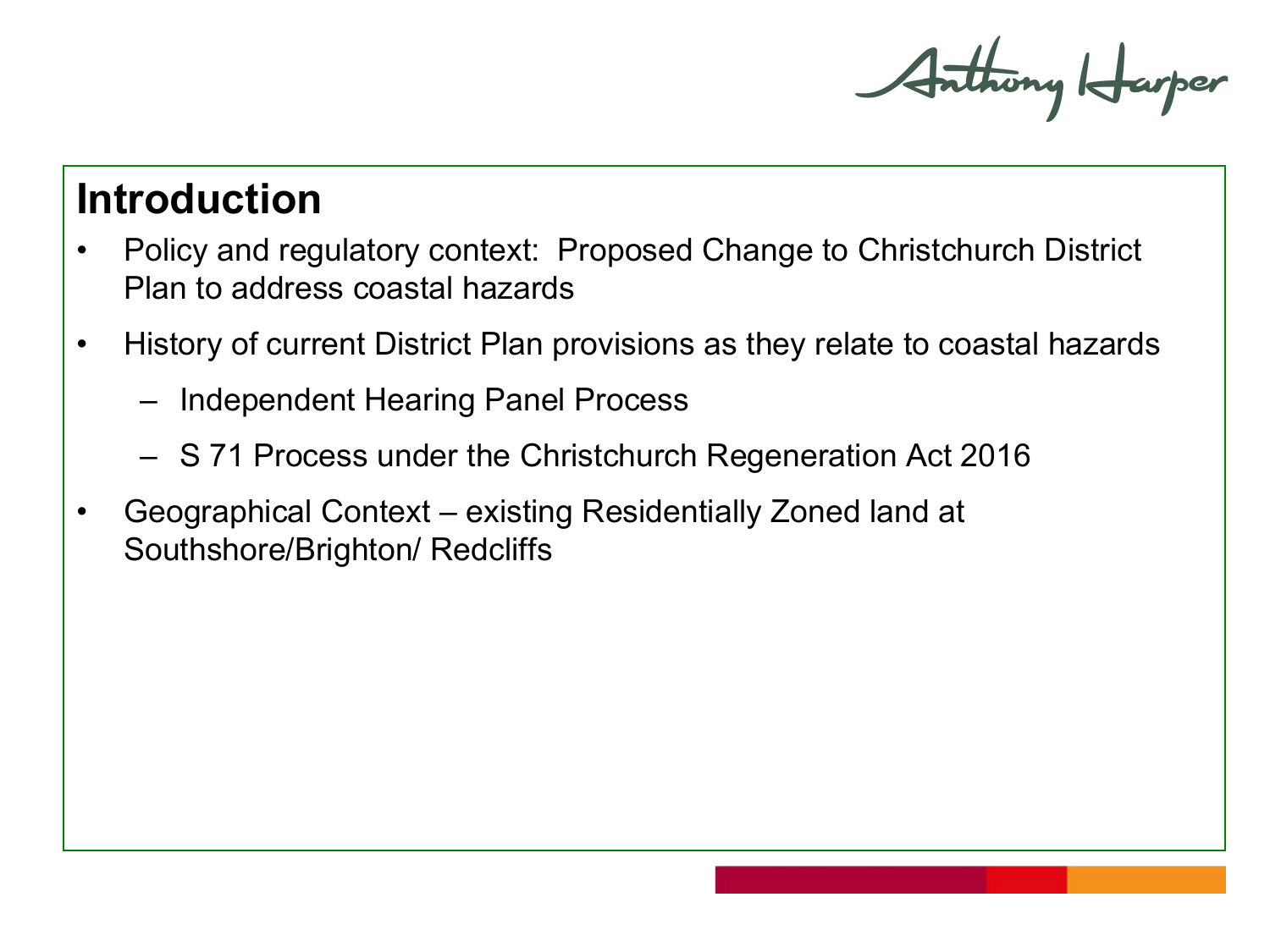Anthony Harper

### **Scope of presentation**

- Local authority obligations for the management of natural hazards under the RMA
- Hierarchy of RMA instruments and the need for subordinate instruments to give effect to higher order documents
- Relevant Coastal Hazard Objective/Policies of New Zealand Coastal Policy Statement 2010
- Interpretation and Application of NZCPS by the Courts
- Outline of Current Provisions of the Christchurch District Plan
- Relevant Natural Hazard Provisions of the Canterbury Regional Policy **Statement**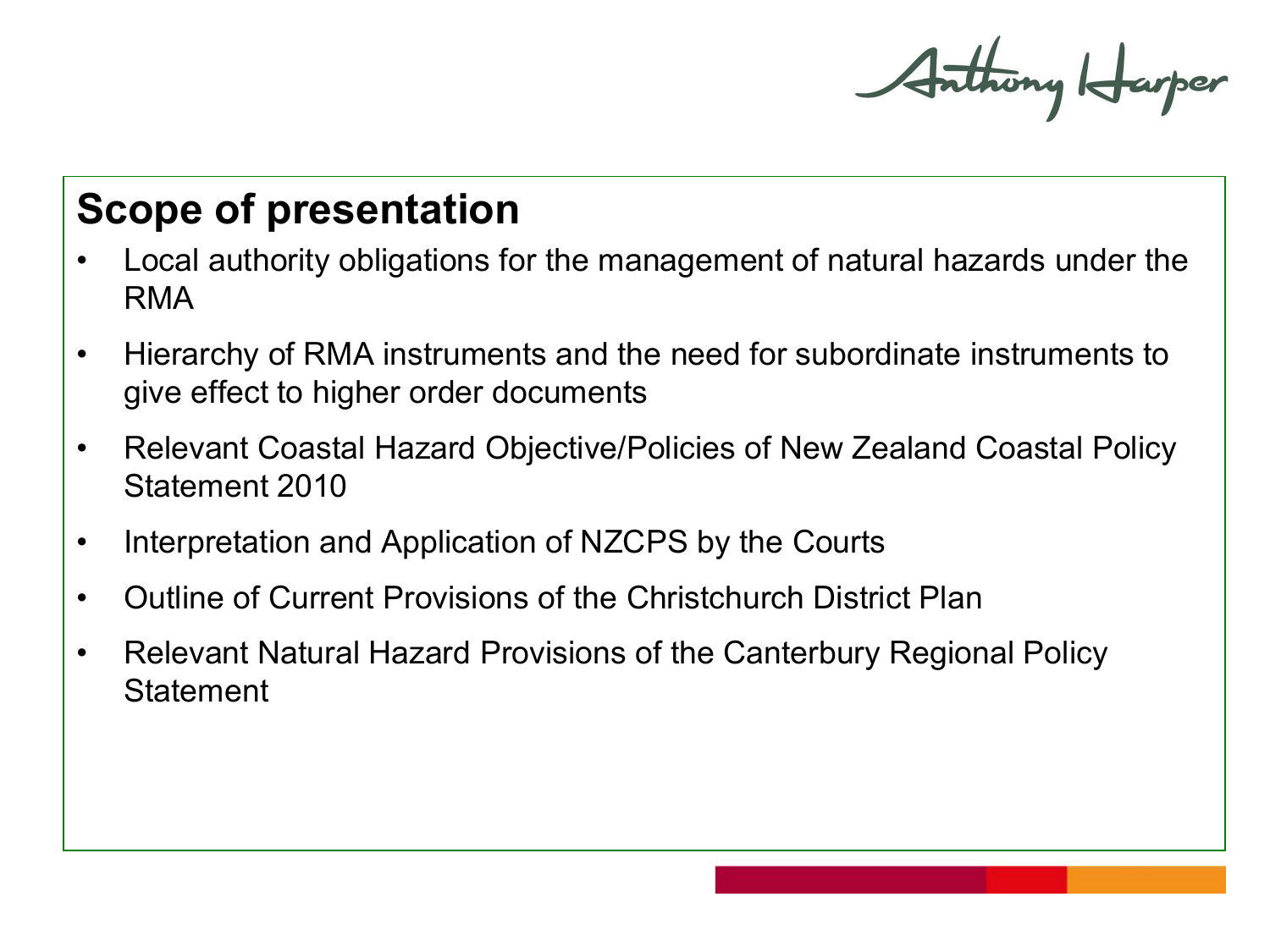Anthony Harper

# **Local Authority Obligations under the RMA for Management of Natural Hazards**

• S 6 (h) of RMA introduced the following Matter of National Importance into the RMA, requiring local authorities to recognise and provide for:

*"the management of significant risks from natural hazards"*

- Confirms that a risk based approach is required
	- Probability of occurrence & consequences
- Also significant is undefined in the RMA in a different context i.e. as a measure of effects, "significant" is usually considered to be something more than minor.
- Introduction of 6 (h) raises the issue of whether or not NZCPS provisions on coastal hazards need to be reviewed?
- RMA also mandates specific regional council (s 30) and district council (s 31) functions for the avoidance or mitigation of natural hazards, which are implemented through the development of planning instruments such as policy statements, regional and district plans.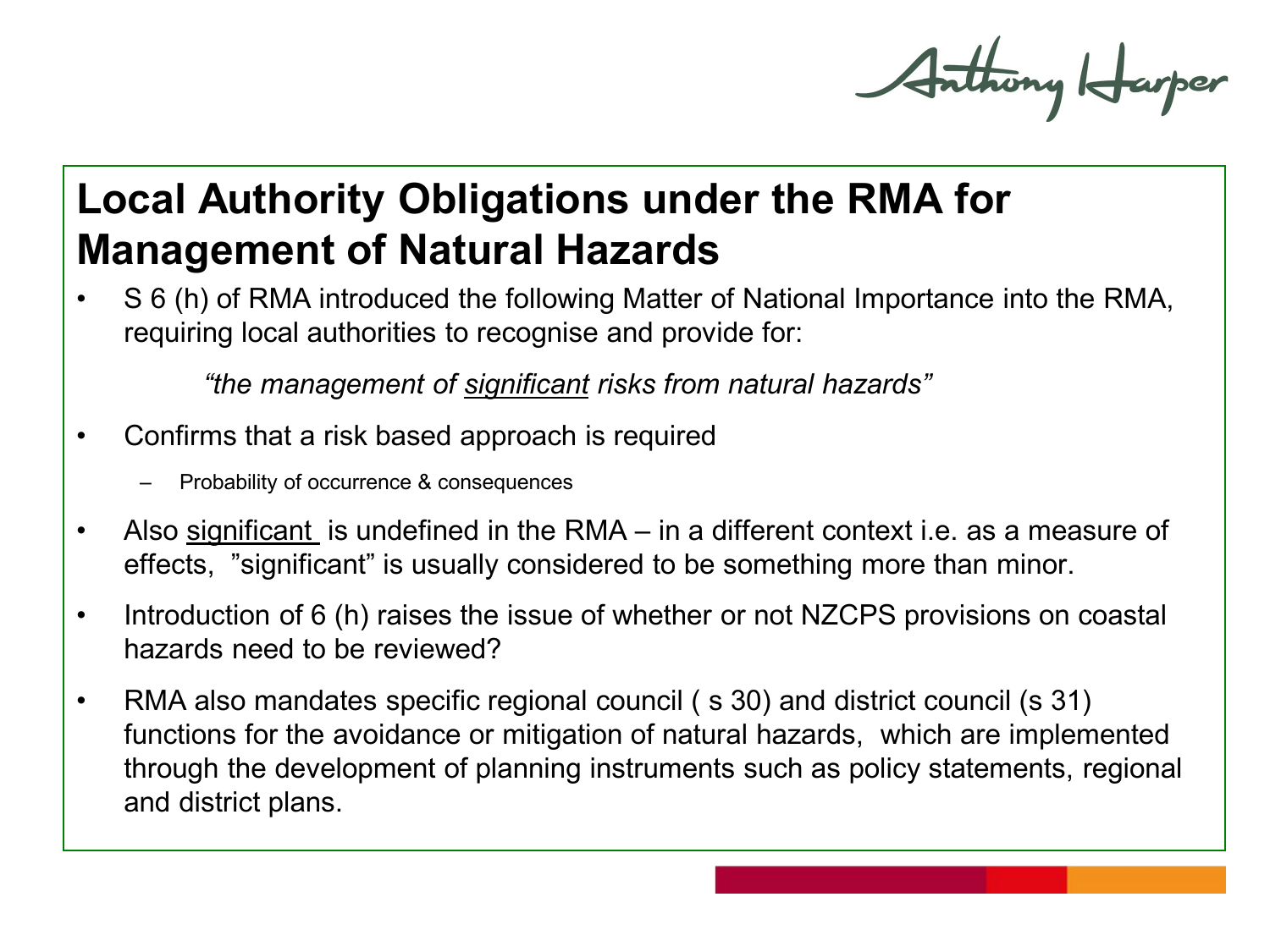Anthony Harper

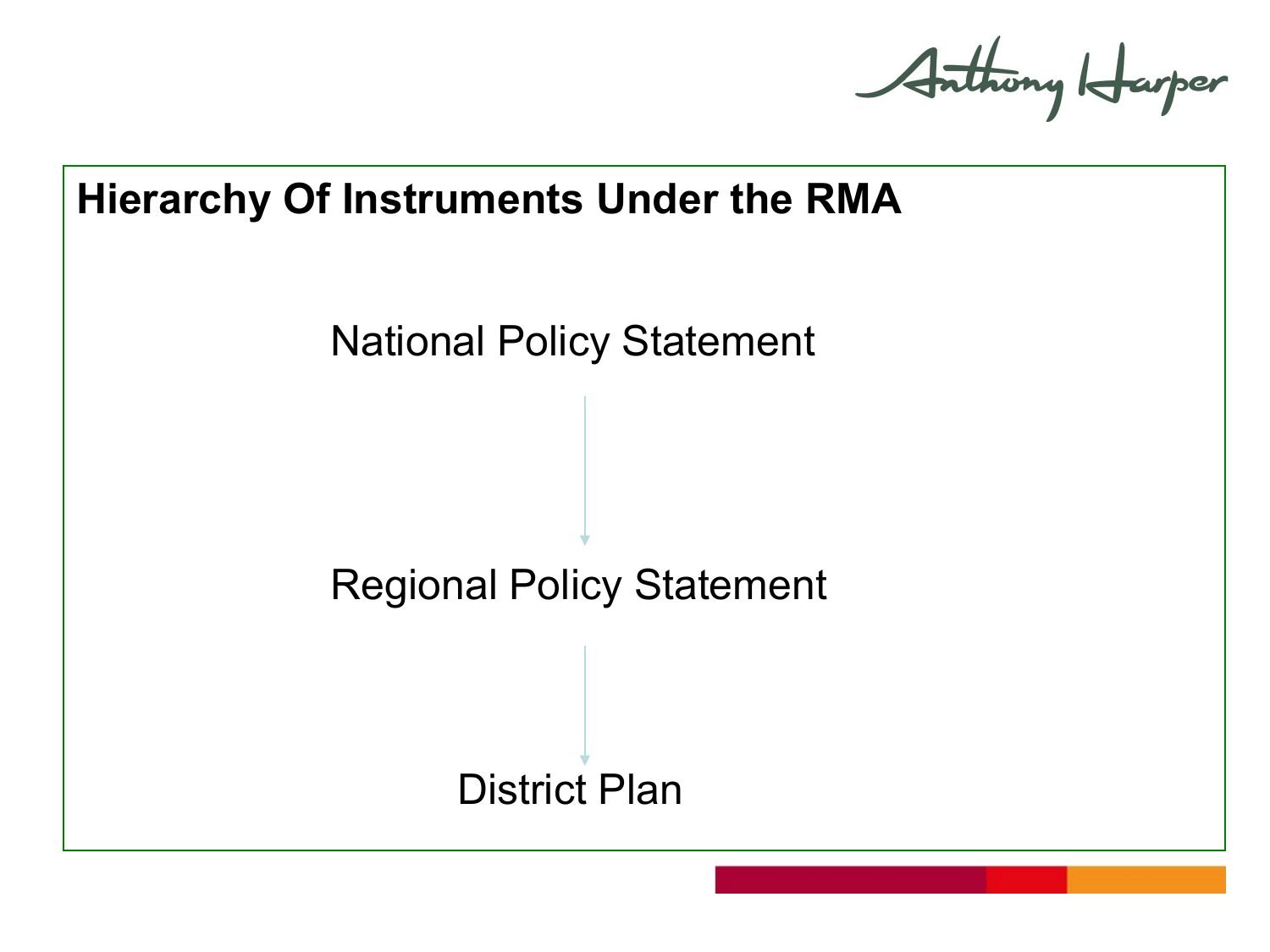Anthony Harper

### **"Give Effect to" Requirement**

- Subordinate documents must "give effect to" higher order documents
- So, RPS must give effect to NZCPS and District Plan must give effect to the RPS and NZCPS;
- "Give effect to" means "implement"; and
- "*Minister sets objectives and policies in the NZCPS and relevant authorities are obliged to implement those objectives and policies"*

(Supreme Court in *King Salmon)*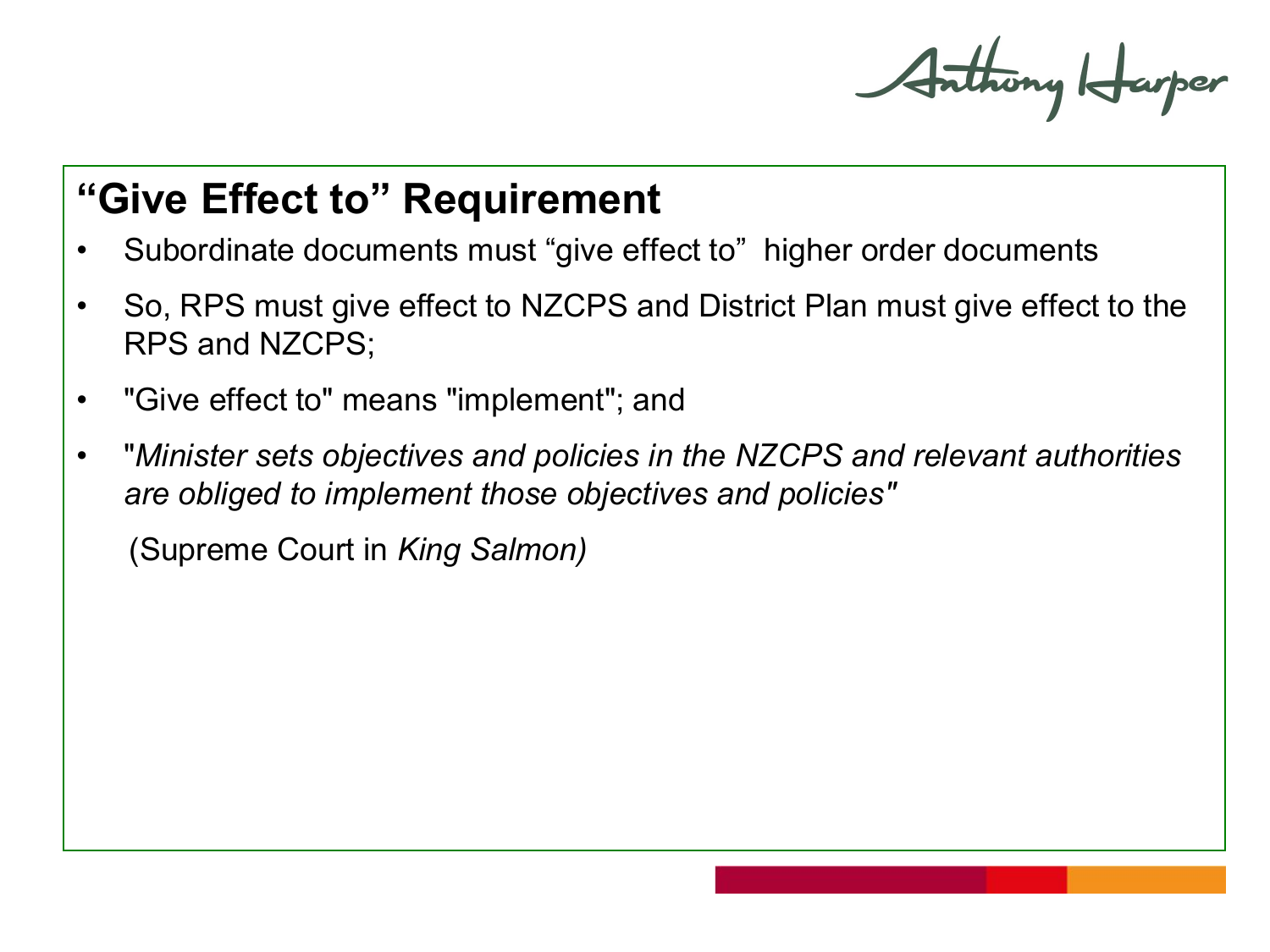Anthony Harper

# **Introduction to New Zealand Coastal Policy Statement (NZCPS)**

- The NZCPS is a national policy statement under the RMA. The purpose of the NZCPS is to state policies in order to achieve the purpose of the Act in relation to New Zealand's coastal environment.
- Board of Inquiry recommendations approved in 2010 primarily a response to criticism of lack of clear direction in earlier 1994 version.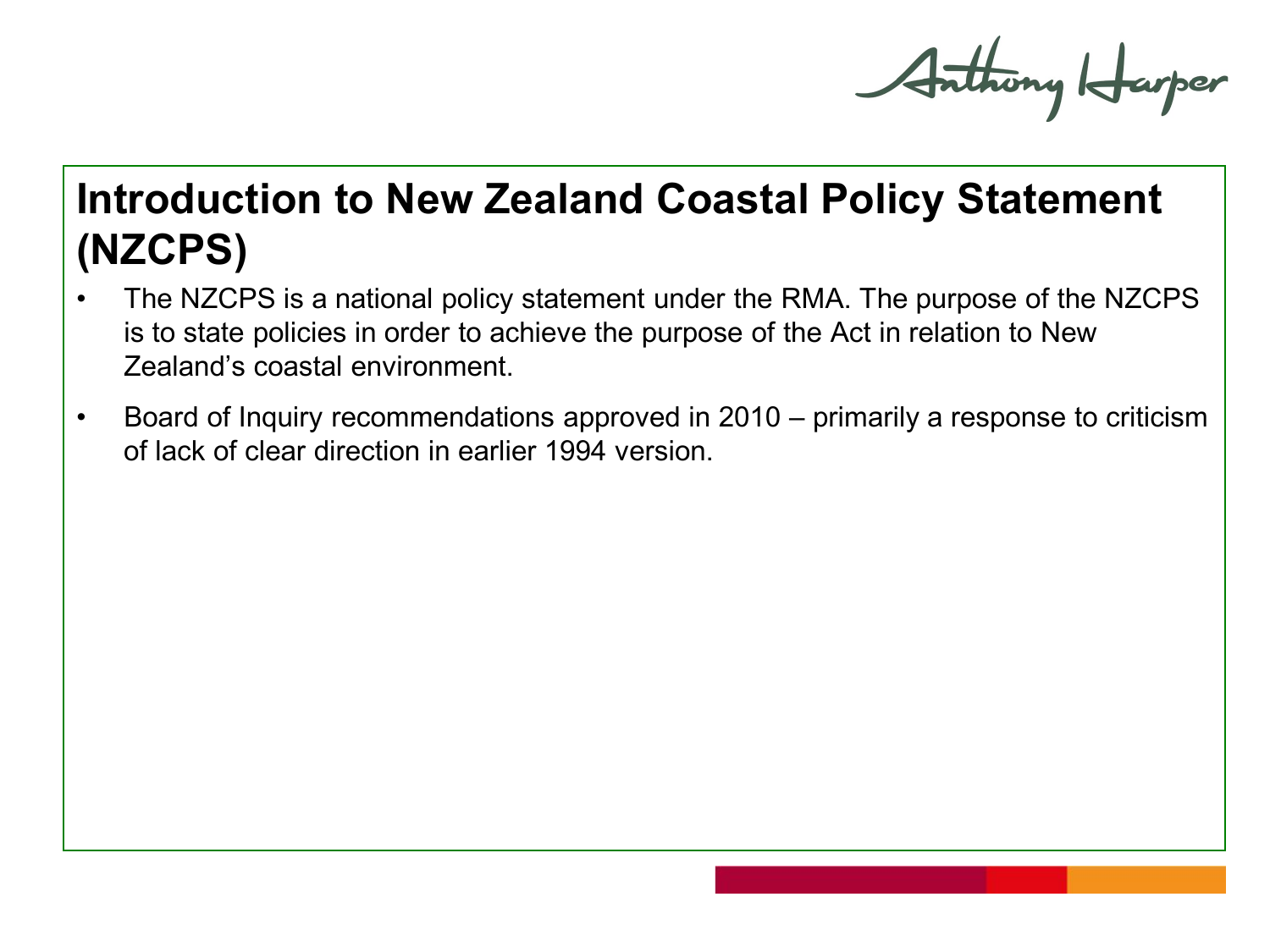Anthony Harper

### **Objective 5**

*To ensure that coastal hazard risks taking account of climate change, are managed by:* 

- *locating new development away from areas prone to such risks;*
- *considering responses, including managed retreat, for existing development in this situation; and*
- *protecting or restoring natural defences to coastal hazards.*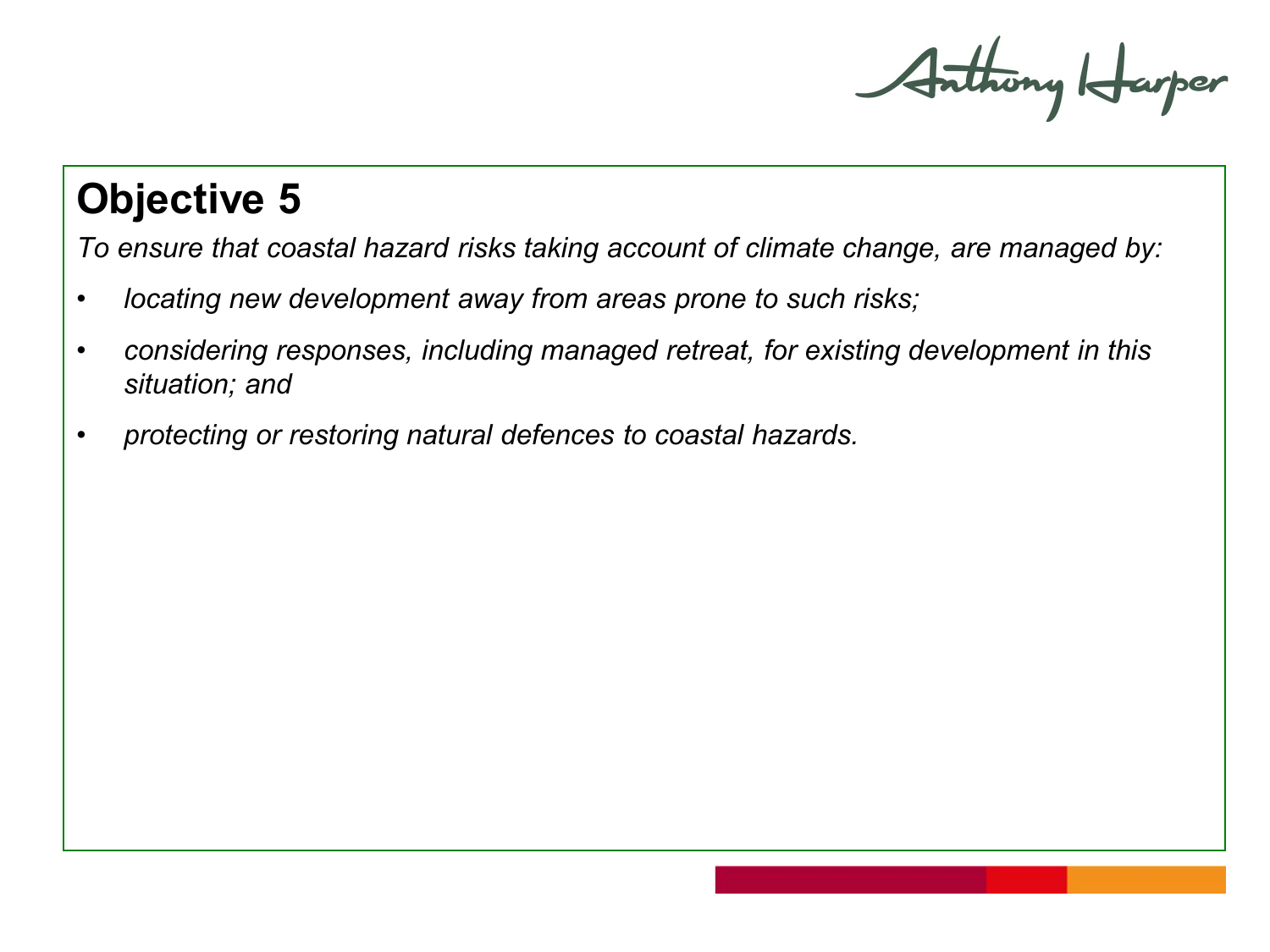Anthony Harper

# **Objective 5 (Commentary)**

- Clear direction that "new" development should be located away from risk-prone areas
- What constitutes new development for the purposes of this Objective?
- Meaning of "prone to" "*likely or liable to*" i.e. more likely than not. What does this mean for risk assessments under Policy 24 that are based on scenarios that may not be "likely" to occur?
- Does Objective 5 seek to address all risk, and not just significant risk (s 6 RMA)?
- Does it create an obligation to protect or restore natural defences?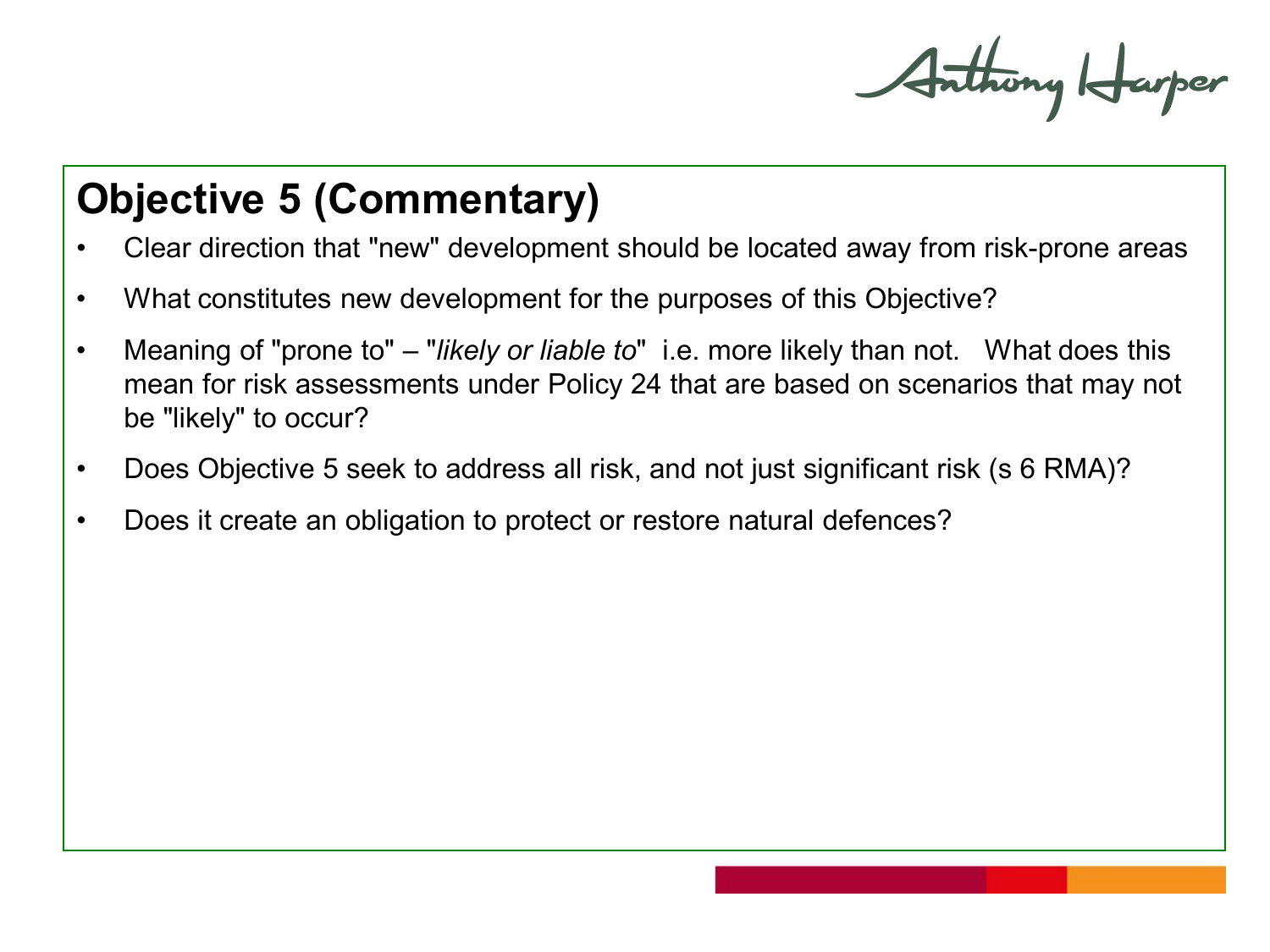Anthony Harper

# **Policy 24 NZCPS**

*Identify areas in the coastal environment that are potentially affected by coastal hazards (including tsunami), giving priority to the identification of areas at high risk of being affected. Hazard risks, over at least 100 years, are to be assessed having regard to:*

*(a) physical drivers and processes that cause coastal change including sea level rise;* 

*(b) short-term and long-term natural dynamic fluctuations of erosion and accretion;* 

*(c) geomorphological character;* 

*(d) the potential for inundation of the coastal environment, taking into account potential sources, inundation pathways and overland extent;* 

*(e) cumulative effects of sea level rise, storm surge and wave height under storm conditions;* 

*(f) influences that humans have had or are having on the coast;* 

*(g) the extent and permanence of built development; and* 

*(h) the effects of climate change on:* 

- *(i) matters (a) to (g) above;*
- *(ii) storm frequency, intensity and surges; and*
- *(iii) coastal sediment dynamics;*

*taking into account national guidance and the best available information on the likely effects of climate change on the region or district.*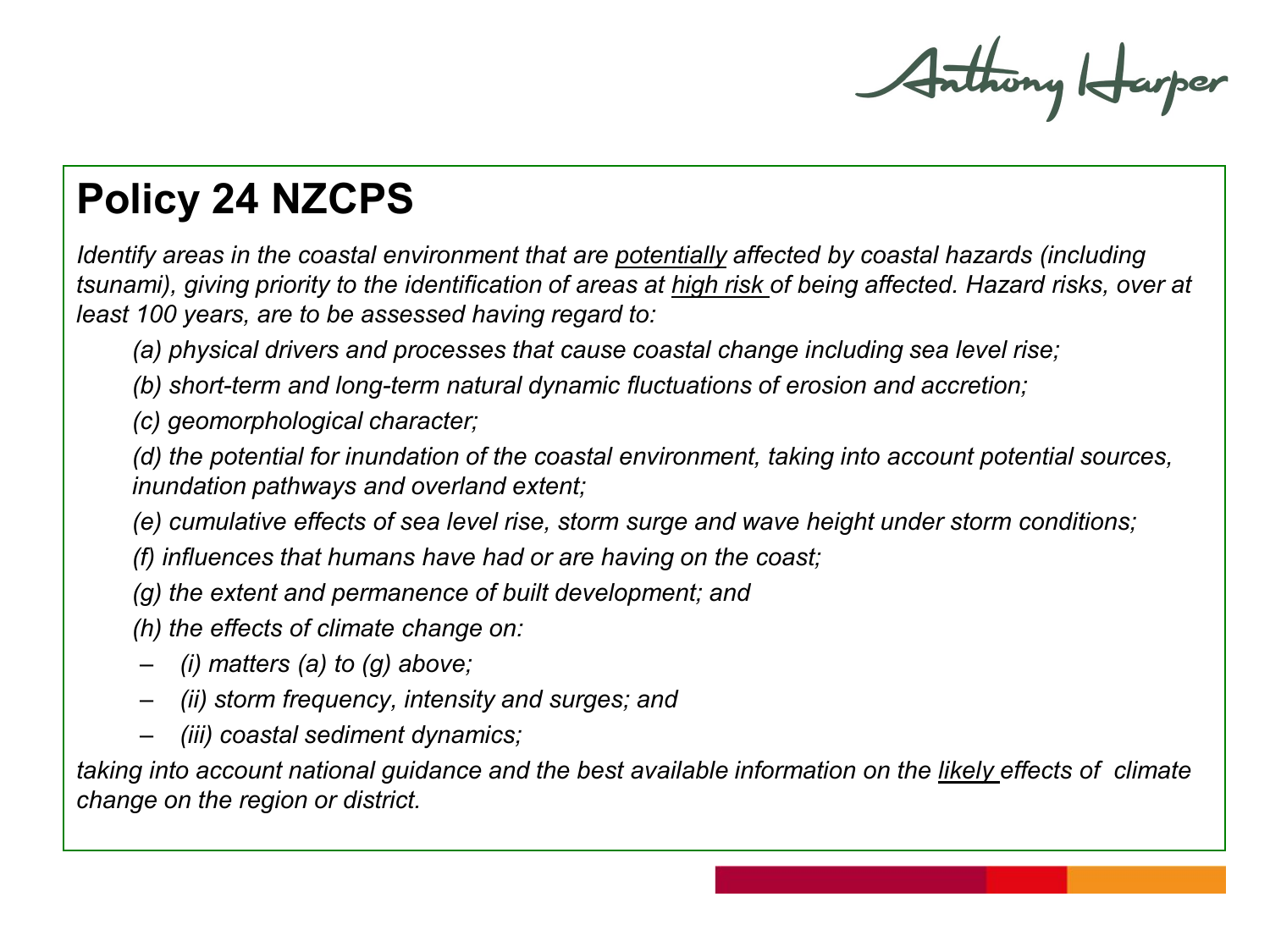Anthony Harper

# **Policy 24 (Commentary)**

- Highly complex assessment required to provide the technical basis for further planning i.e. assessment under Policy 24 informs decisions as to the policy and regulatory approach/ approaches to be implemented for a district or region.
- Assessments in accordance with Policy 24 likely to be the subject of intense scrutiny see for example: *Peer Review of the Christchurch Coastal Hazard Assessment Report* (Kenderdine et al, 18 August 2016); also *Weir v Kapiti DC (*LIM information)
- Variety of language in the Policy not necessarily helpful: "*potentially affected*" "*high risk*" "*likely effects of*". Use of the word "potentially" does not import any particular degree of likelihood, rather it is simply a possibility supported by a degree of objective analysis. This is different to "likely", which is traditionally interpreted as an something that is more likely than not - > 50% chance. What constitutes a "high risk" should informed by the likelihood of the event occurring and the associated likelihood of consequences, but is it solely high likelihood/high consequences (or a lesser standard)?
- Again, Policy does not reflect the "significant risk" requirement in Section 6 of the RMA, unless "significant risk " and " high risk" are to be treated as synonymous.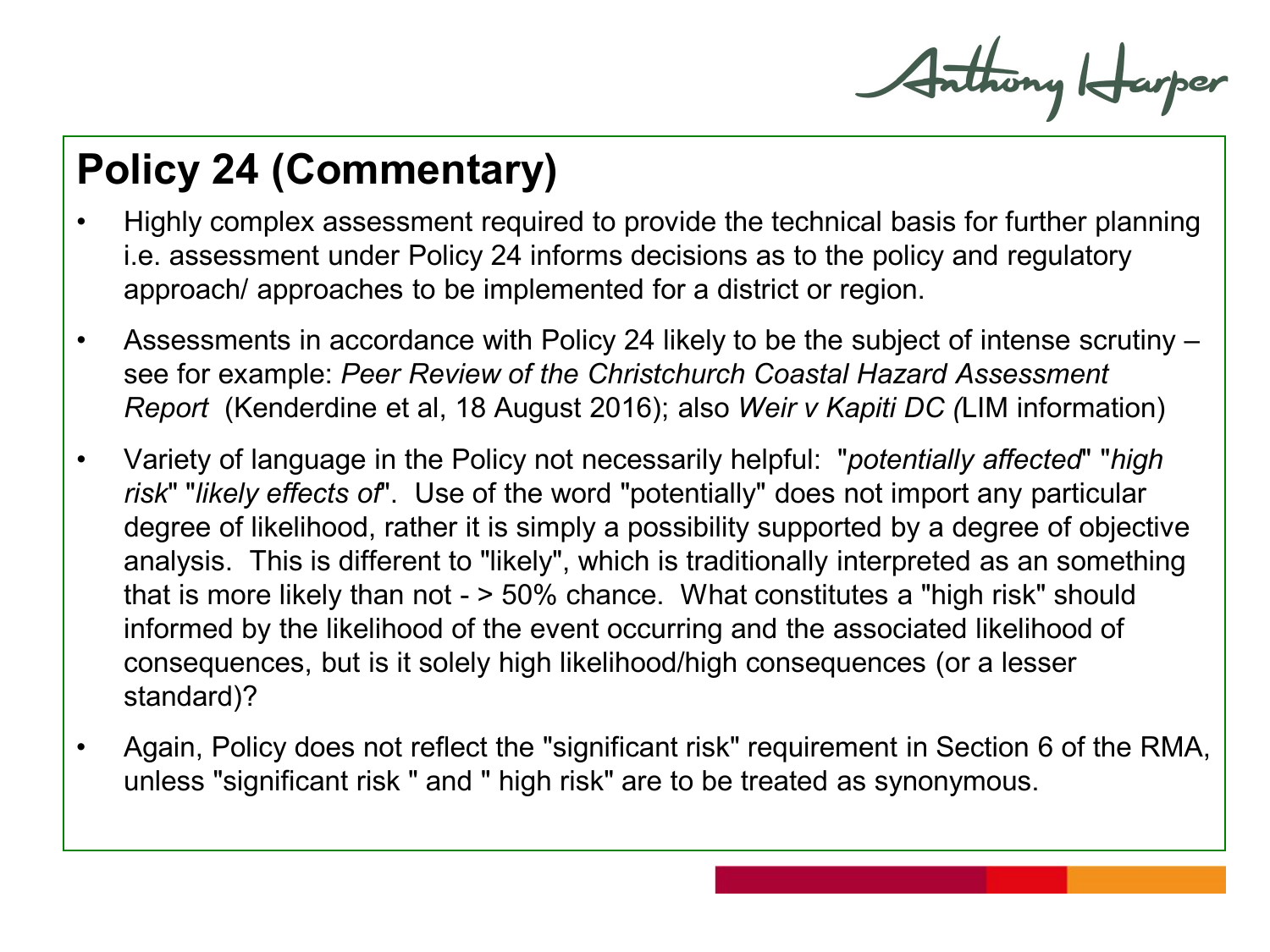Anthony Harper

# **Policy 25 - Subdivision, use, and development in areas of coastal hazard risk**

*In areas potentially affected by coastal hazards over at least the next 100 years:*

- *a. avoid increasing the risk of social, environmental and economic harm from coastal hazards;*
- *b. avoid redevelopment, or change in land use, that would increase the risk of adverse effects from coastal hazards;*
- *c. encourage redevelopment, or change in land use, where that would reduce the risk of adverse effects from coastal hazards, including managed retreat by relocation or removal of existing structures or their abandonment in extreme circumstances, and designing for relocatability or recoverability from hazard events;*
- *d. encourage the location of infrastructure away from areas of hazard risk where practicable;*
- *e. discourage hard protection structures and promote the use of alternatives to them, including natural defences; and*
- *f. consider the potential effects of tsunami and how to avoid or mitigate them.*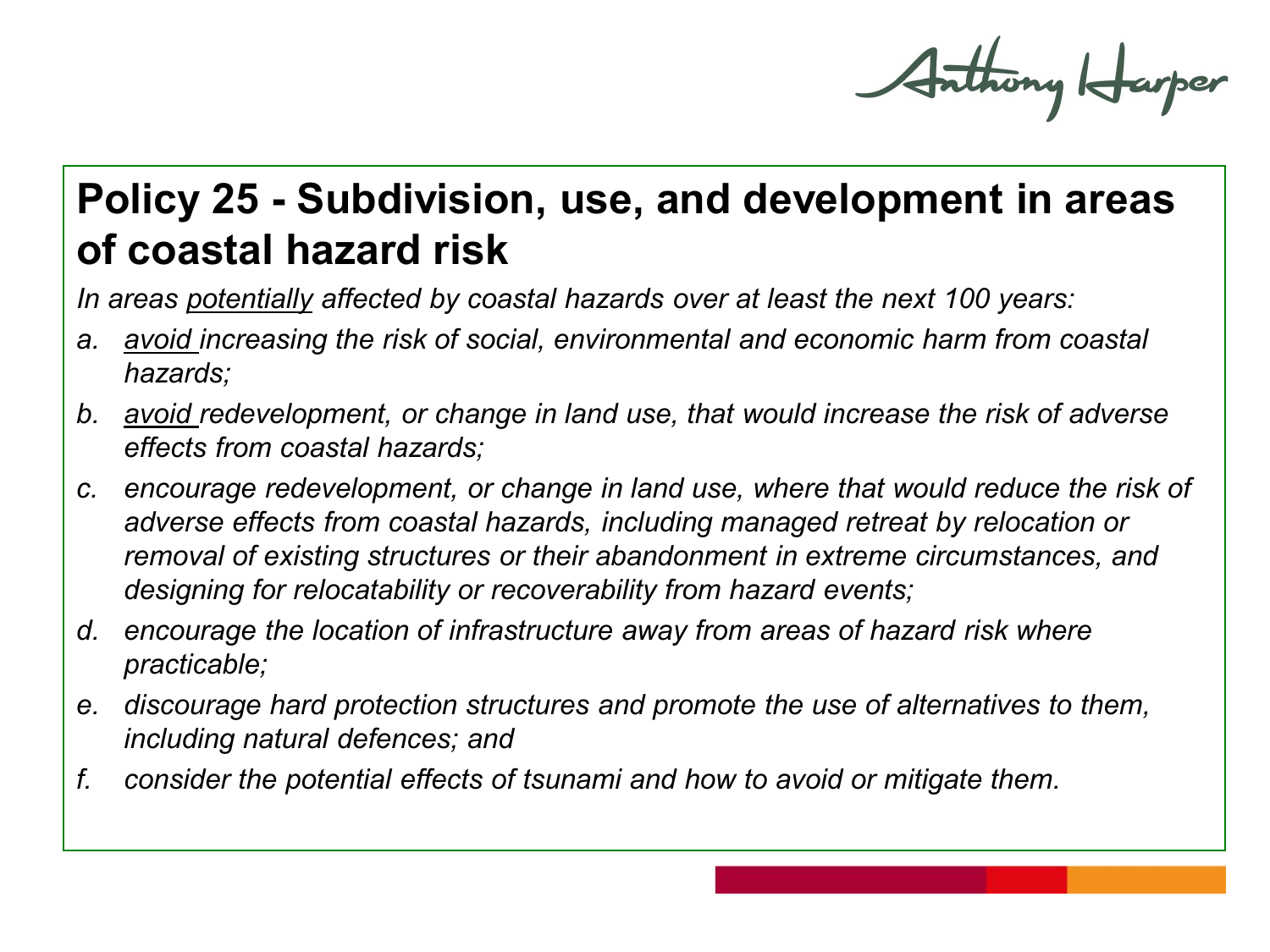Anthony Harper

# **Policy 25 (Commentary)**

- Key, overarching policy for management of coastal hazard risks
- Applies to all areas "potentially" affected, but does not appear to prioritise areas (as Policy 27 does) or reflect the requirement in section 6 RMA to manage "significant" risk. In theory therefore, Policy 25 could apply to areas where risk is negligible i.e possibility of event occurring is below unlikely and the consequences are minimal.
- 25 (a) & (b) phrased in very directive terms, but clearly do not seek to avoid all development per se, but instead to avoid an increase in risk
- Broad range of potential impacts (social, environmental or economic harm) must be considered, leaving open the question of whether there are solutions available to avoid an increase in risk? Does risk in economic harm relate to the wider community, or does it also include the property owner?
- Reduction of risk is "encouraged" an inherently weak obligation and this can be by way of managed retreat or design solutions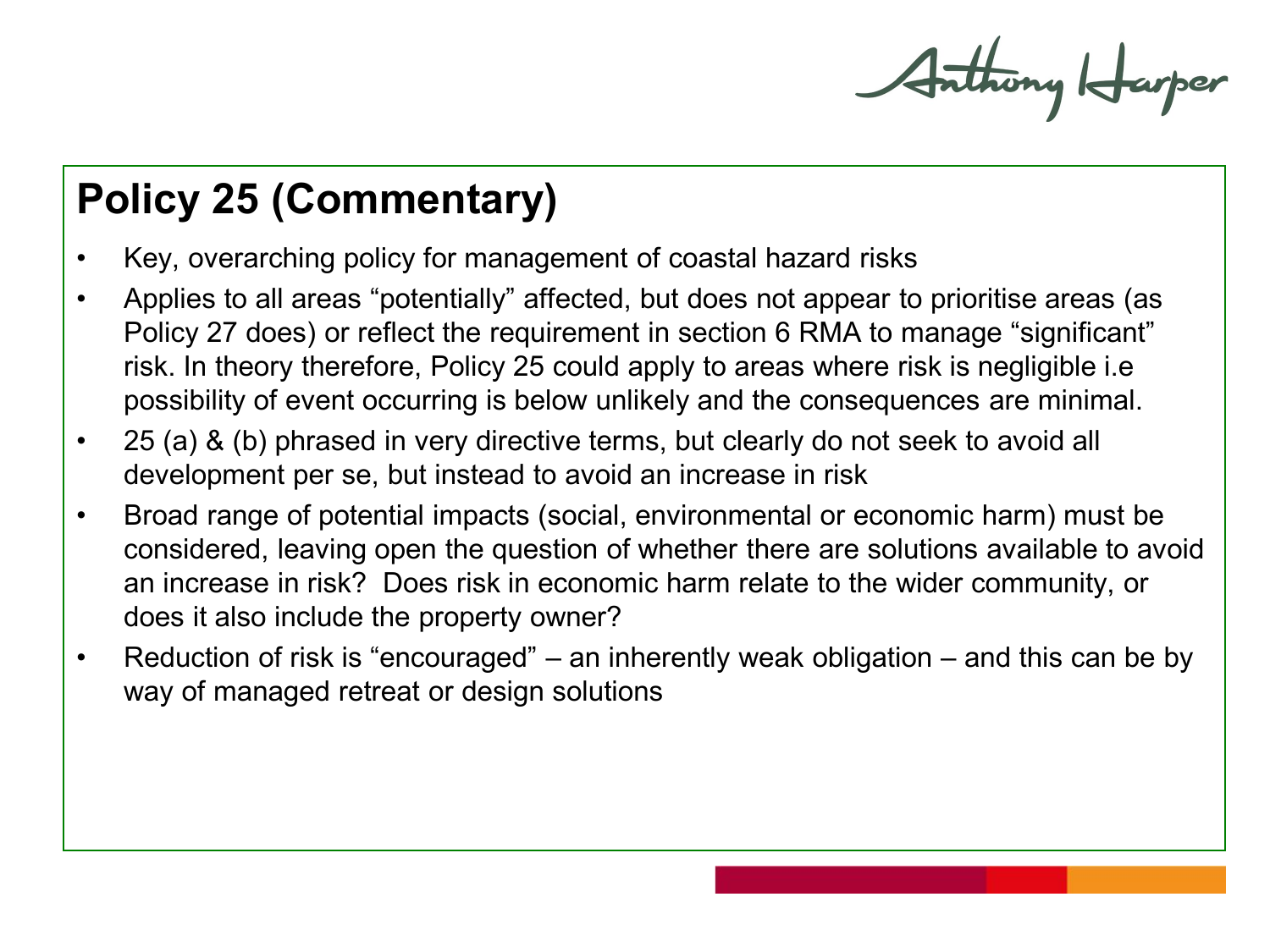Anthony Harper

#### **Policy 26 – Natural Defences against Coastal Hazards**

- *(1) Provide where appropriate for the protection, restoration or enhancement of natural defences that protect coastal land uses, or sites of significant biodiversity, cultural or historic heritage or geological value, from coastal hazards.*
- *(2) Recognise that such natural defences include beaches, estuaries, wetlands, intertidal areas, coastal vegetation, dunes and barrier islands.*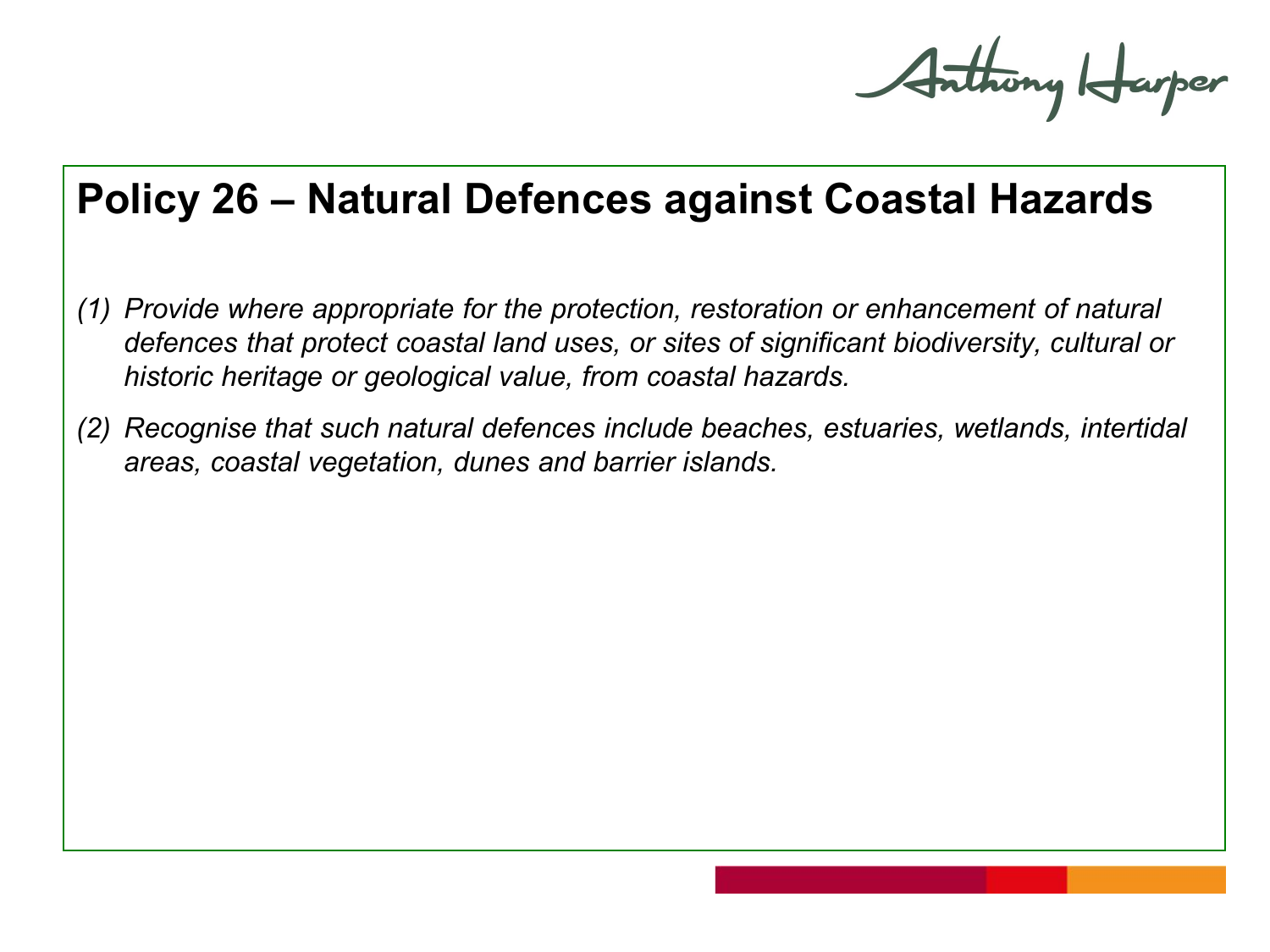Anthony Harper

# **Policy 26 (Commentary)**

- Policy expresses a clear preference for natural defences over hard protection structures and expect this is to achieve consistency with policies elsewhere in NZCPS relating to the preservation and restoration of natural character in the coastal environment
- Also, approach recognises that by comparison hard protection structures in the wrong location can impact on social, cultural and environmental values
- Unsure as to the level of relevance of Policy 26 to Brighton/ Southshore/ Redcliffs, but perhaps a factor to consider in long-term strategic approach?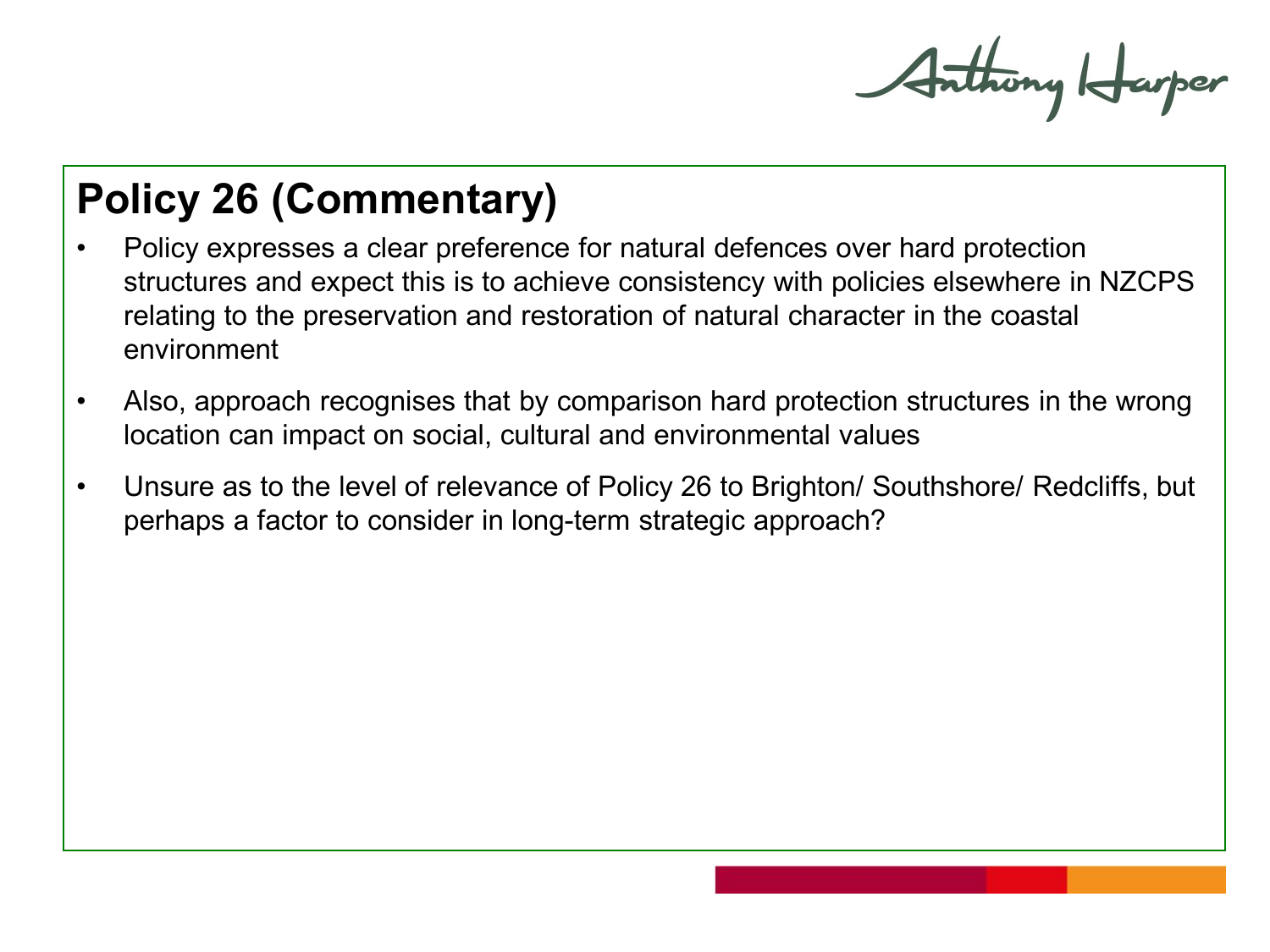Anthony Harper

#### **Policy 27 – Strategies for protecting significant existing development from coastal hazard risk**

*(1) In areas of significant existing development likely to be affected by coastal hazards, the range of options for reducing coastal hazard risk that should be assessed includes*

- *a. promoting and identifying long-term sustainable risk reduction approaches including the relocation or removal of existing development or structures at risk;*
- *b. identifying the consequences of potential strategic options relative to the option of "do-nothing";*
- *c. recognising that hard protection structures may be the only practical means to protect existing infrastructure of national or regional importance, to sustain the potential of built physical resources to meet the reasonably foreseeable needs of future generations;*
- *d. recognising and considering the environmental and social costs of permitting hard protection structures to protect private property; and*
- *e. identifying and planning for transition mechanisms and timeframes for moving to more sustainable approaches.*

*(2) In evaluating options under (1):*

- *a. focus on approaches to risk management that reduce the need for hard protection structures and similar engineering interventions;*
- *b. take into account the nature of the coastal hazard risk and how it might change over at least a 100-year timeframe, including the expected effects of climate change; and*
- *c. evaluate the likely costs and benefits of any proposed coastal hazard risk reduction options.*

*(3) Where hard protection structures are considered to be necessary, ensure that the form and location of any structures are designed to minimise adverse effects on the coastal environment.*

*(4) Hard protection structures, where considered necessary to protect private assets, should not be located on public land if there is no significant public or environmental benefit in doing so.*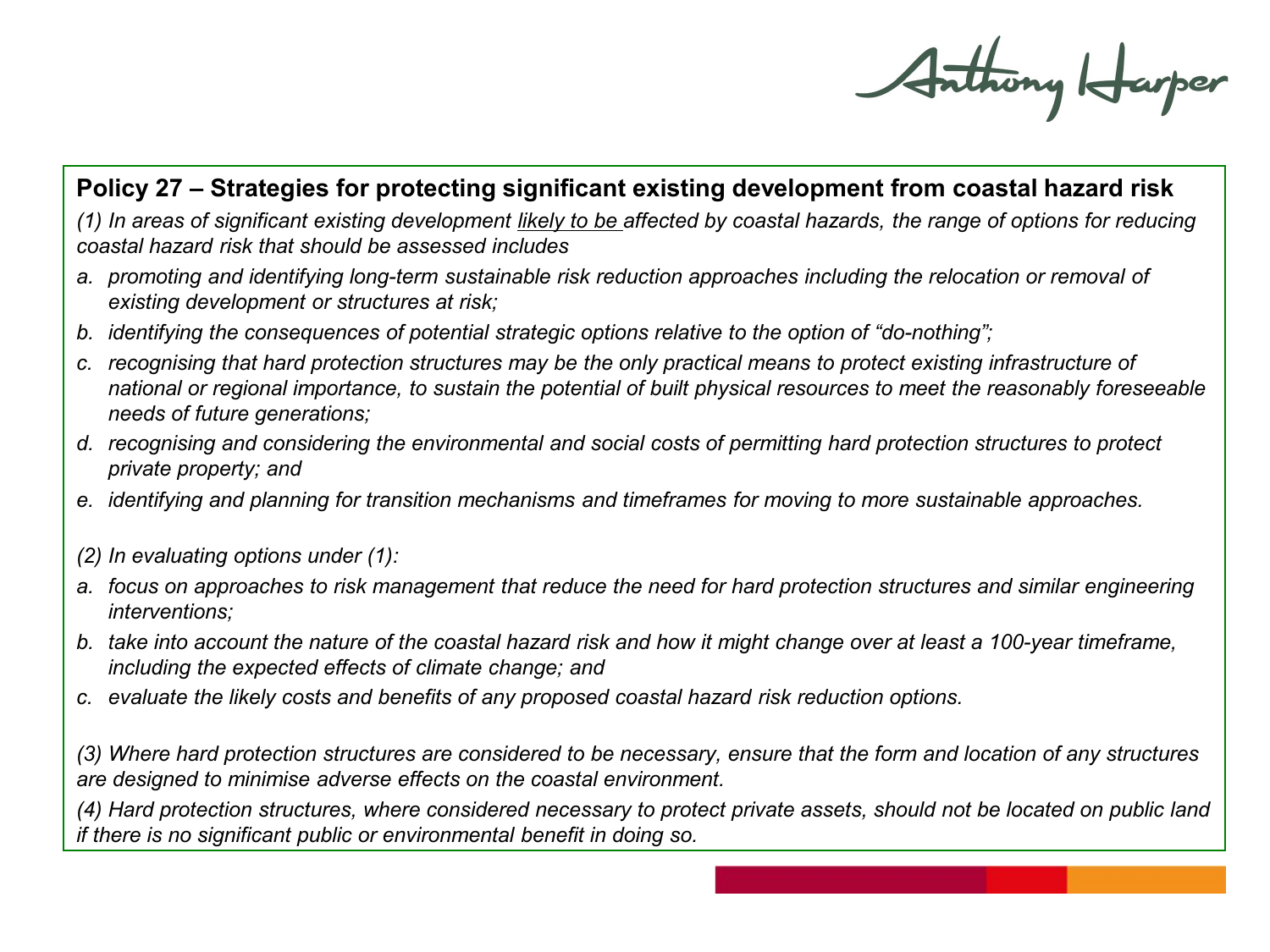Anthony Harper

# **Policy 27 (Commentary)**

- Policy 27 squarely relates to urban areas (Brighton, Southshore, Redcliffs)
- Evidentially, needs to be established that it is likely i.e. more likely than not that areas will be affected by coastal hazards
- Requires a long term adaptive management approach to the risk, involving ongoing monitoring of the level of risk and adopting different strategies depending on slowing down/acceleration of risk
- Strategies could ultimately include removal of existing development if justified by the level of risk
- Hard protection structures not ruled out as being necessary in some circumstances to protect existing investment in infrastructure and development, but clearly a least favoured option. Likely to be motivated by the desirability of shifting community thinking away from hard protection being the primary or sole focus of management.
- Should provision be made for hard protections structures in the District Plan?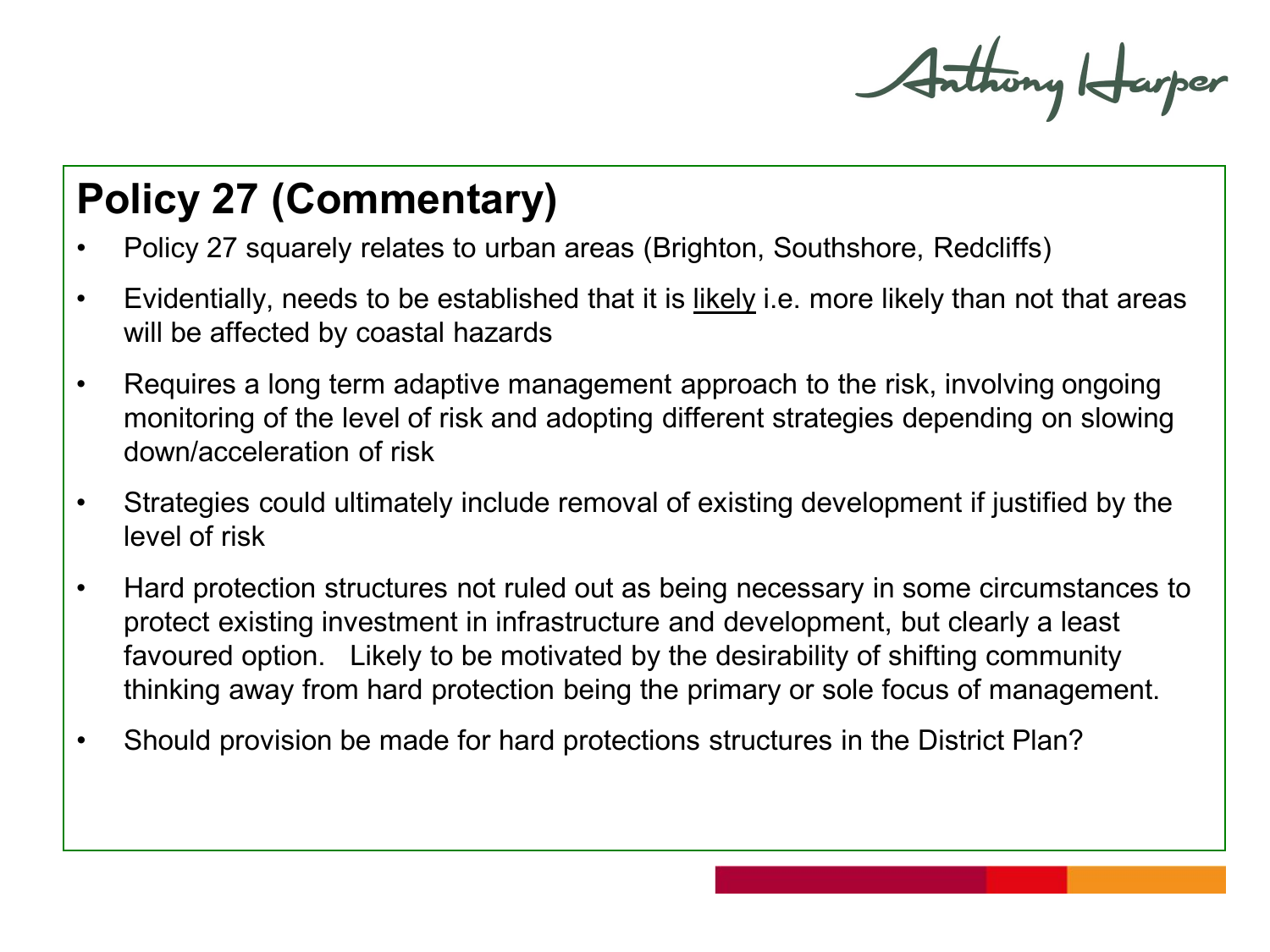Anthony Harper

#### **Judicial Interpretation and Application of NZCPS**

- *Environmental Defence Society Incorporated v The New Zealand King Salmon Company Limited* [2014] NZSC 38. (King Salmon)
- *Carter Holt Harvey HBU Ltd v Tasman District Council* W025/2013
- *Mahanga E Tu Inc v Hawke's Bay Regional Council and Wairoa District Council*  W083/2014
- *D & C Gallagher v Tasman District Council* W245/2014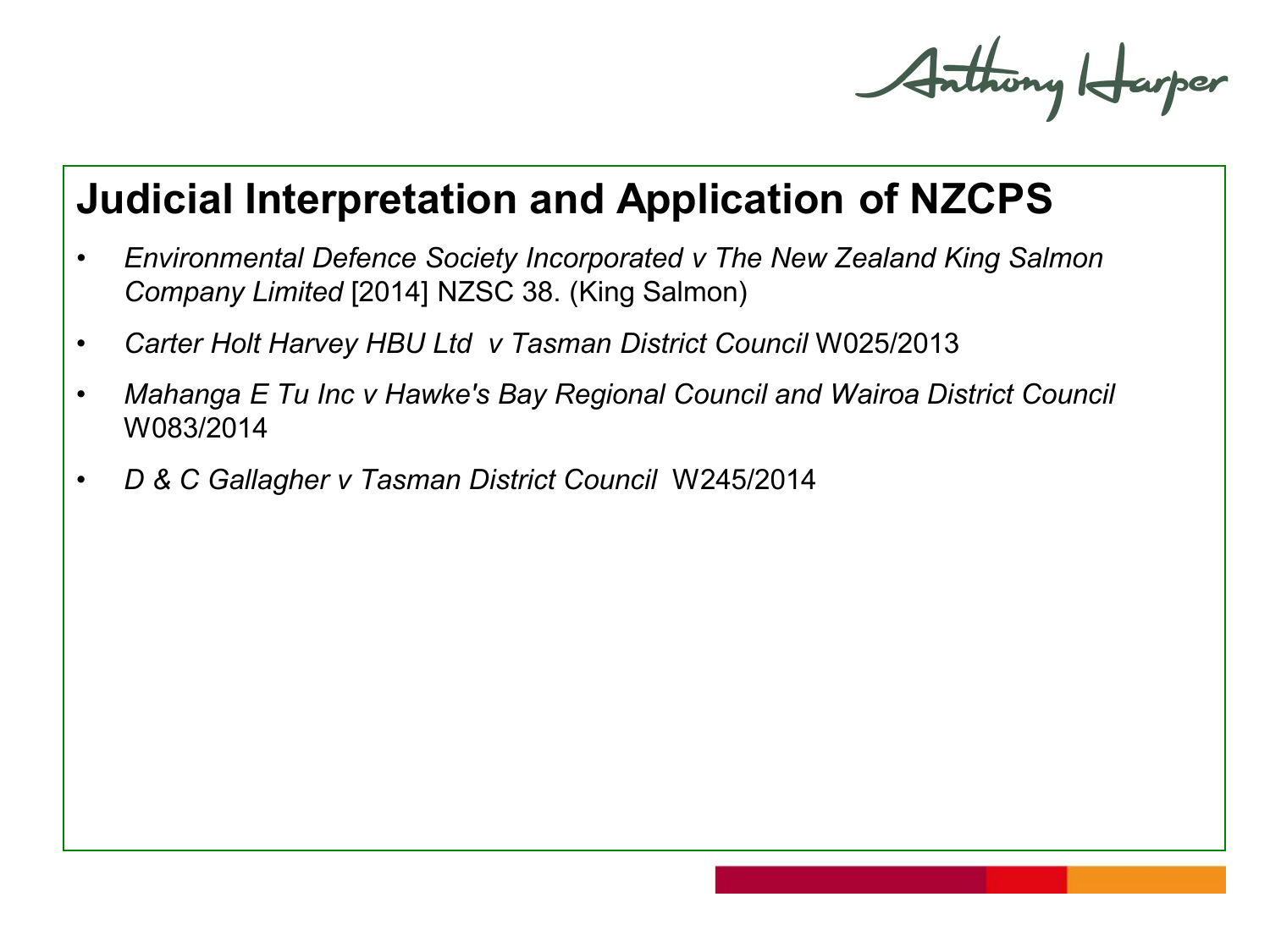Anthony Harper

# **Environmental Defence Society Incorporated v The New Zealand King Salmon Company Limited [2014] NZSC 38. (King Salmon)**

• Supreme Court's assessment of highly prescriptive "avoidance of adverse effects" on natural character policies (13 & 15) in NZCPS as amounting to environmental bottom lines; but

" *it is improbable that it would be necessary to prohibit an activity that has a minor or transitory adverse effect in order to preserve the natural character of the coastal environment, even where that natural character is outstanding. Moreover, some uses or developments may enhance the natural character of an area.*"

- The more directive or prescriptive the policy, the clearer the obligation to give effect to it.
- Coastal Hazard policies in NZCPS not quite as prescriptive as Policies 13 & 15, but nevertheless contain directive language such as "ensure" and "avoid" as well as non prescriptive wording such as "encourage"; "promoting"; *"recognising and considering"*  etc..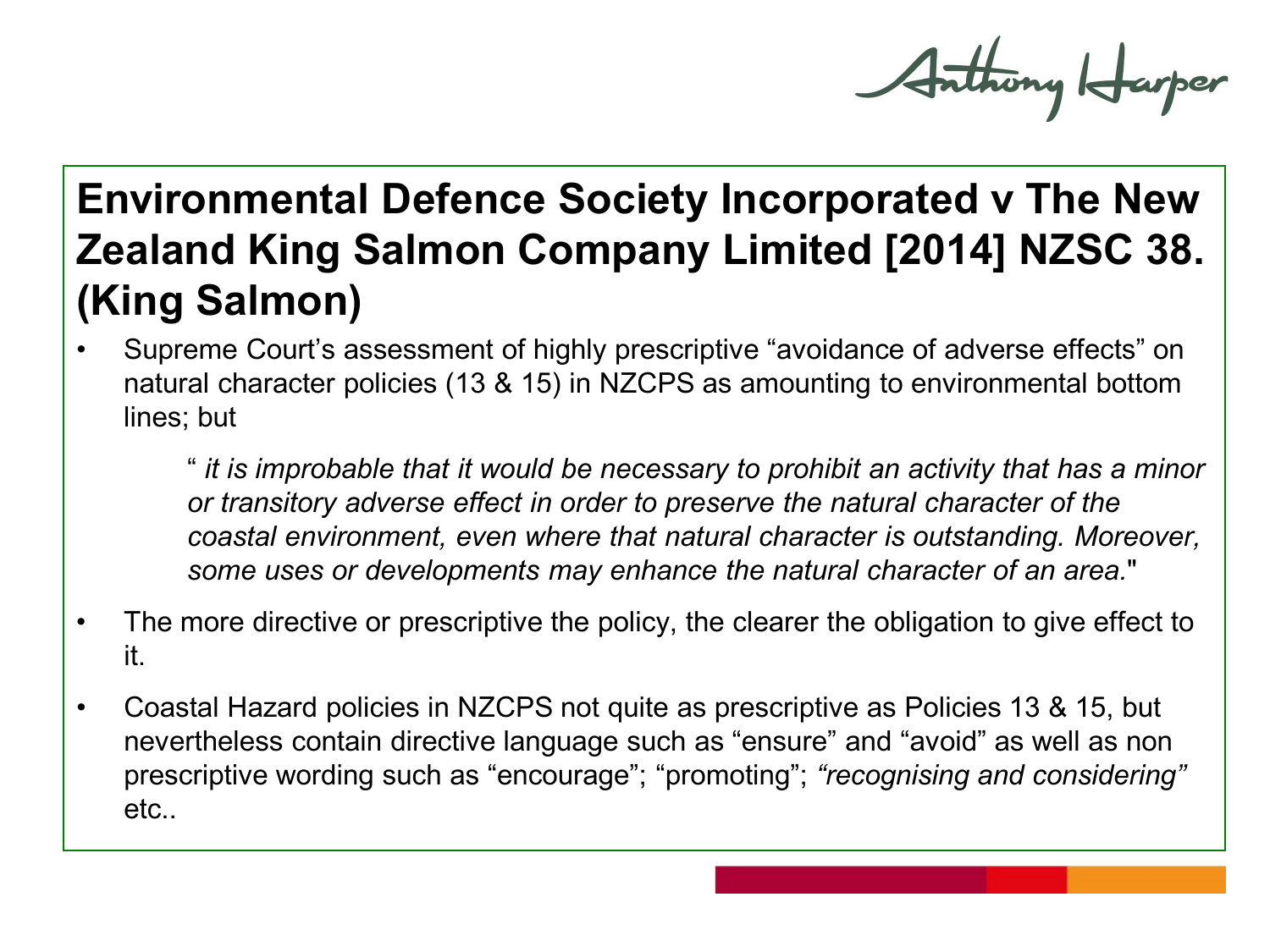Anthony Harper

## **Carter Holt Harvey HBU Ltd v Tasman District Council W025/2013**

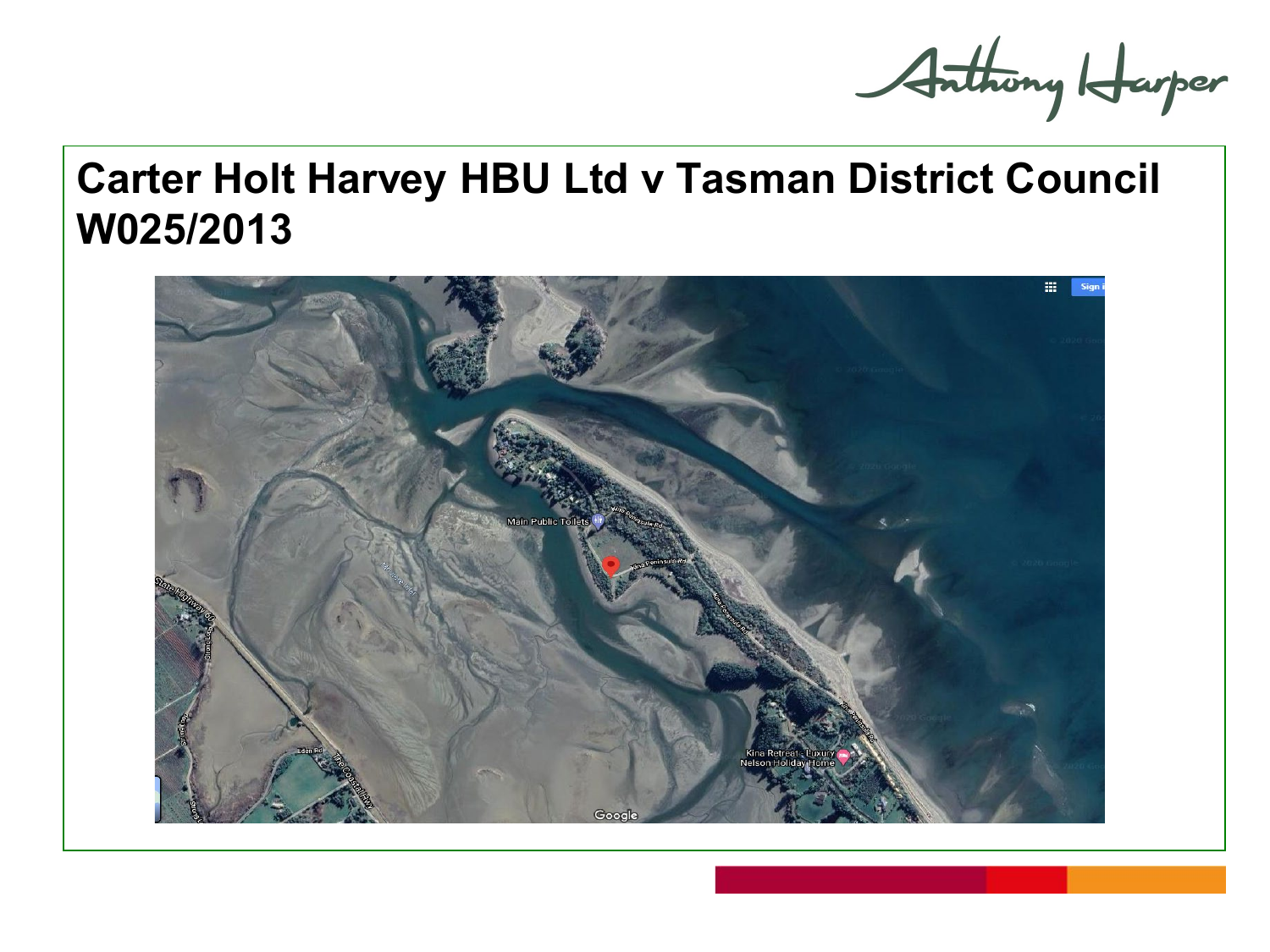Anthony Harper

# **Carter Holt Harvey HBU Ltd v Tasman District Council (cont)**

- Appeal by CHH against a decision of TDC to decline consent for a proposal to develop six allotments on rural zoned land at Kina Peninsula, Moutere Inlet.
- Experts agreed that land would be subject to significant coastal erosion and inundation due to climate change effects within the 100 year assessment period mandated by Policy 24 of NZCPS. Applicant contended that risk to proposed building platforms and structures could be adequately mitigated by minimum height levels and relocatability of buildings at a certain trigger point.
- In assessing the proposal against the NZCPS, the Court held that Policy 25 was of particular significance, finding that the proposal failed to achieve the policy to avoid the risks identified in 25 (a) & (b). The Court went on to say:

*[ 179] We acknowledge that the horizon of at least 100 years is very long indeed and that persons who choose to build on the residential lots will have made an informed choice to do so. We note that both Policies (a) and (b) seek to avoid increase in risk and that designing for relocatability under Policy 25 (c) is seen as a way of reduction of the risk of adverse effects. We do not interpret Policy 25 as imposing a de facto prohibition on development in areas potentially affected by coastal hazards….*

*[180] We also acknowledge that designing for relocatability is encouraged in the case of redevelopment or change in land use. These provisions appear inconsistent with Objective 5 which seeks to ensure that new development is located away from areas prone to coastal hazard risks and that managed retreat is proposed for existing development rather than new development…*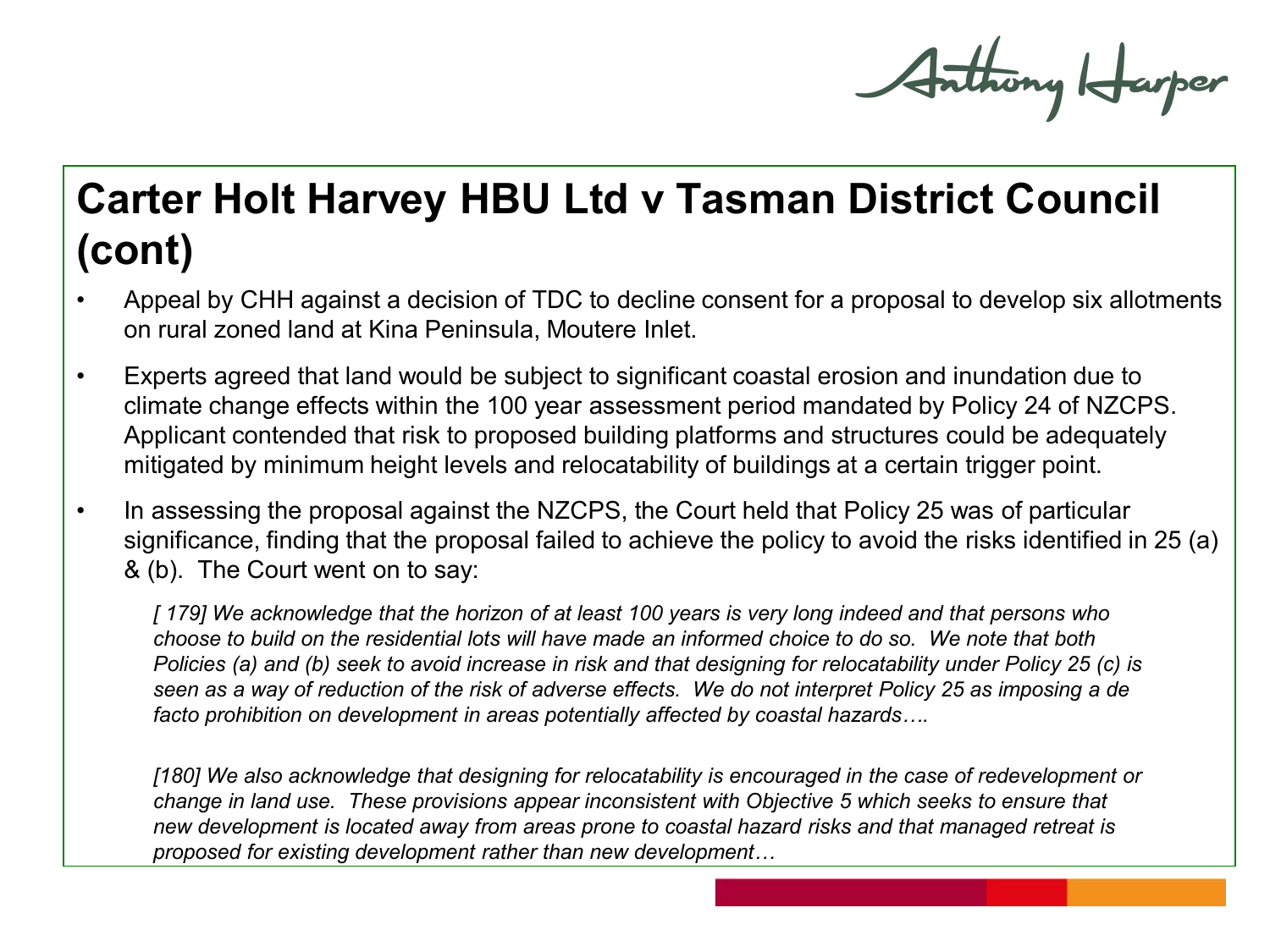Anthony Harper

# Carter Holt Harvey HBU Ltd v Tasman District Council (continued)

- Evidence of coastal hazard effects meant that the proposal raised a clear conflict with the provisions of the NZCPS, so refusal of appeal practically inevitable in the circumstances;
- In addition, there were numerous, significant deficiencies in the Applicant's case, particular around the practicality of relocating the houses and the maintenance of access to the development.
- While emphasis was placed on the "avoidance" component of Policy 25, the Court did not exclude the possibility of innovative solutions which could deal with the likely risk. However, managed retreat is intended to apply to existing development.
- Court took a different approach to *Mahanga* (below) in terms of weight to be given to the voluntary assumption of risk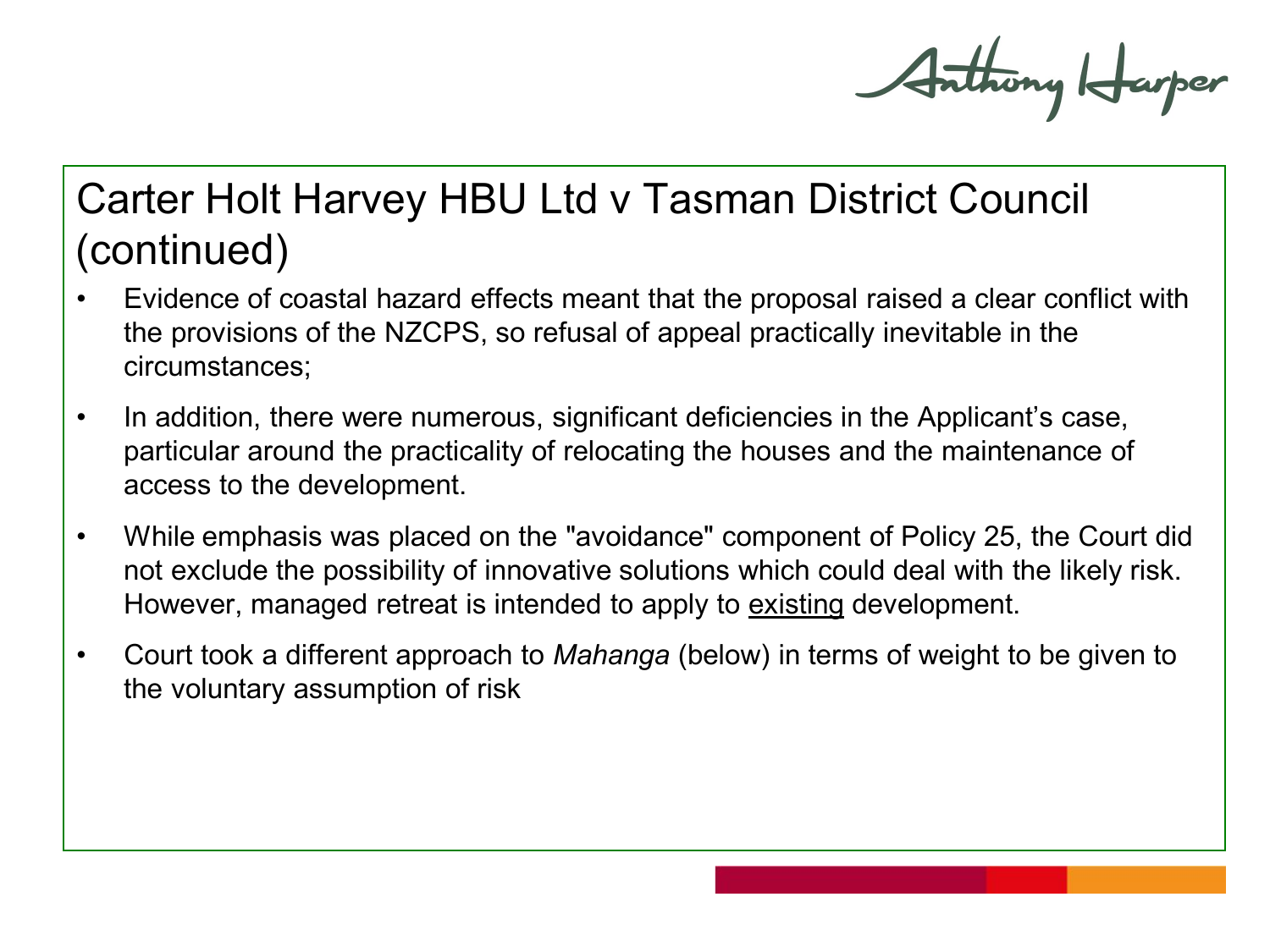Arthony Harper

### *Mahanga E Tu Inc v Hawke's Bay Regional Council and Wairoa District Council* **W083/2014**

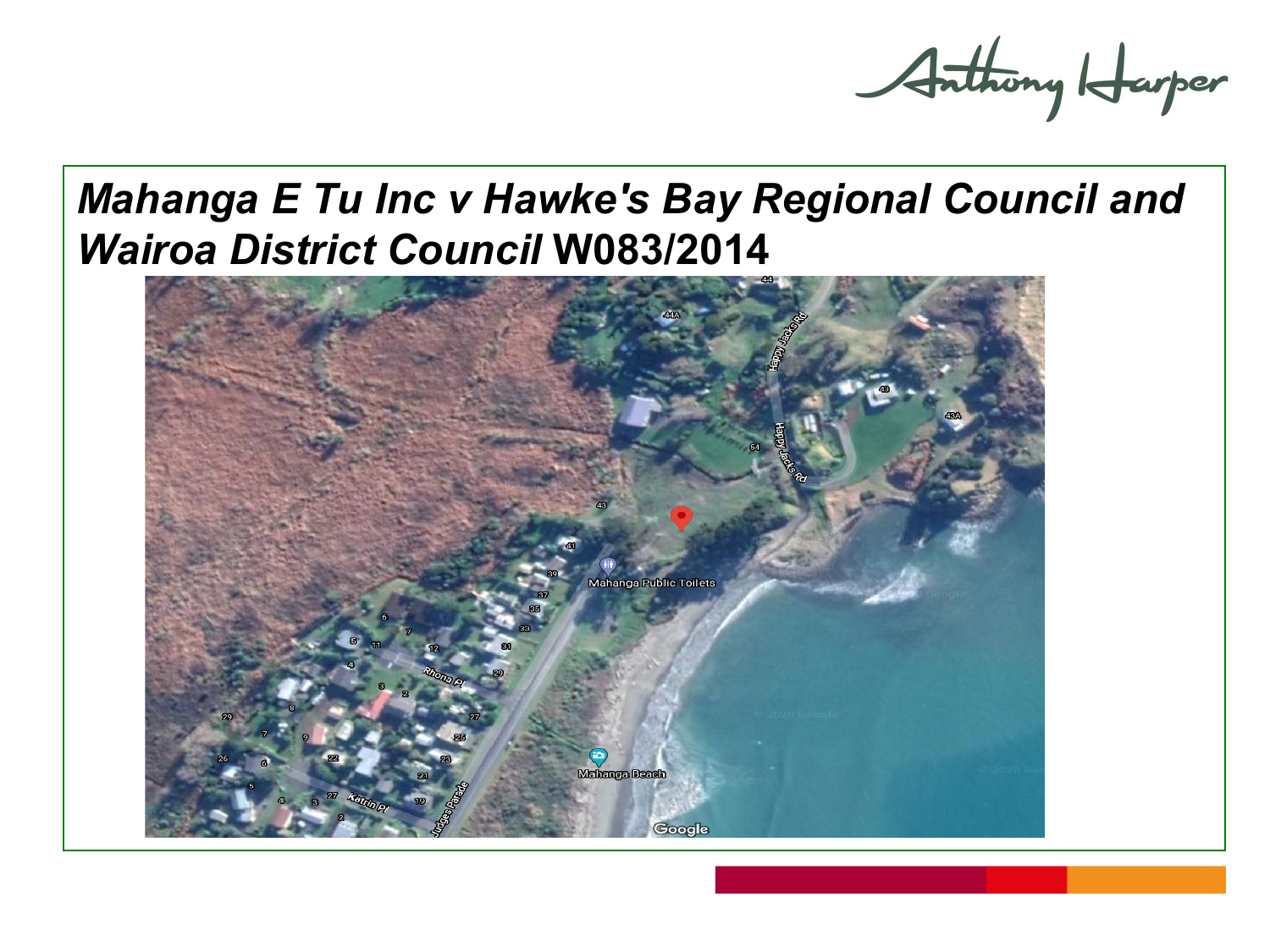Anthony Harper

#### *Mahanga E Tu* (continued)

- Appeal against decisions approving 5 lot subdivision of a residentially zoned property at Mahanga on the Mahia Peninsula two of the allotments within the highest risk Coastal Hazard Zone (CHZ 1). Applicant offered fairly typical (but nevertheless robust) conditions regarding minimum building platform heights, a condition requiring relocation of houses on the CHZ 1 allotments triggered by a certain level of erosion and a bond to ensure that the cost of relocation would never fall as a burden on the community.
- Relevant experts assisting the Court differed as to the rate of coastal erosion, with the Court preferring the more pragmatic approach of the Applicant's witness with a potential doubling of the rate being attributed to SLR. Finding that the "managed retreat" condition could be invoked within 20 years, which was nevertheless considered a sufficient period.
- Tested against the provisions of the NZCPS, the Court stated in respect of Objective 5:

*In this instance, we obviously accept that the proposed development is new, rather than existing, and thus the option of locating it away from the risk-prone areas would be the first to be considered. That cannot be done, in the sense that the* land is where it is, so the option of managed retreat has been chosen recognising that this is new, and not existing *development, While not ideal in the purist sense, in the circumstances we consider it viable.*

And in respect of Policy 25:

*Paras a. b. and f. of this Policy are of particular interest, and are dealt with elsewhere in the course of this decision, In short, we can say that the risk is confined to properties, the owners of which are fully aware of, and willingly accept, them. The risks to other land will not be aggravated by the proposal, and the adverse effects on the affected lots will be mitigated by the removal requirements.*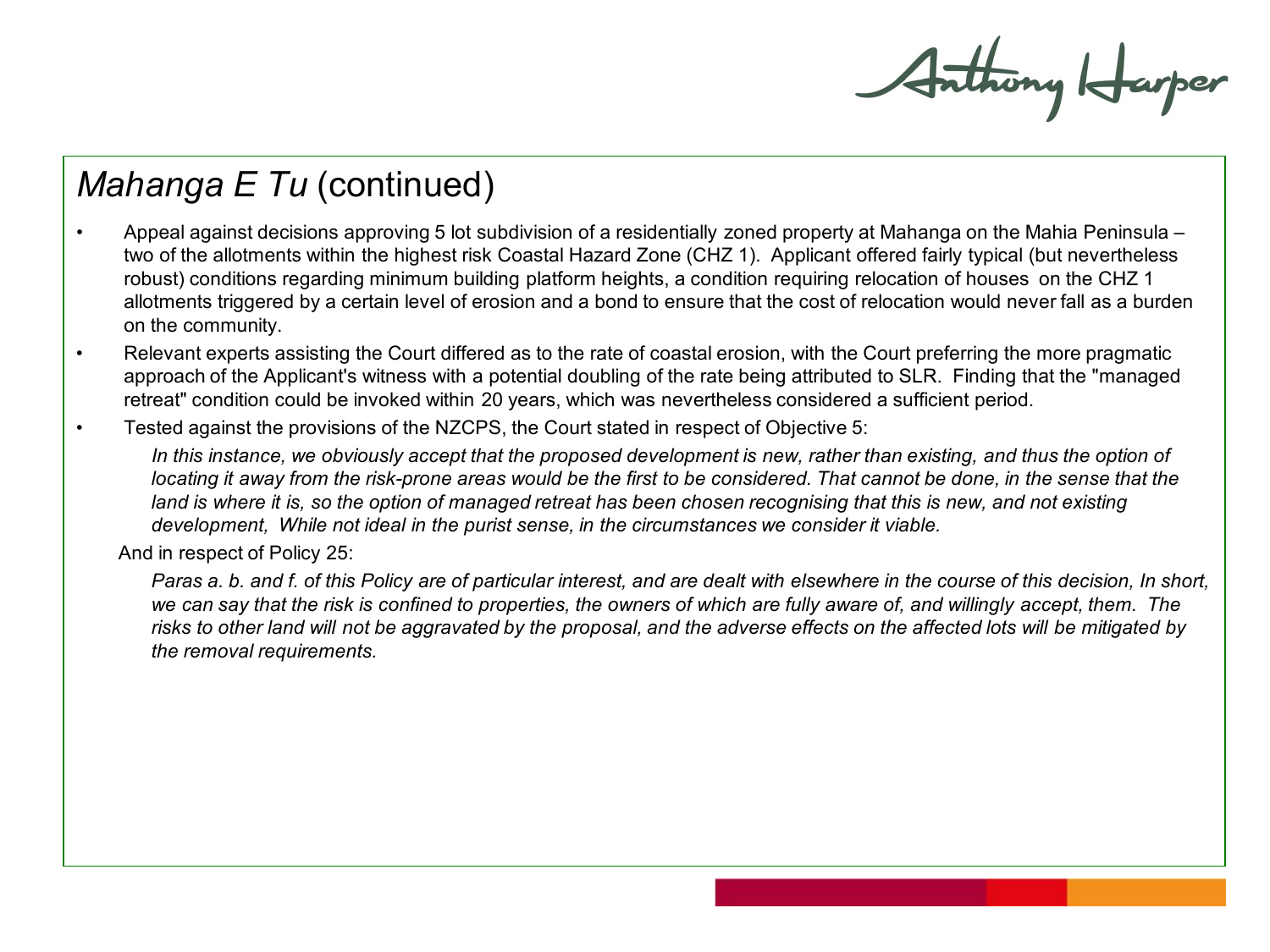Anthony Harper

#### *Mahanga E Tu* (continued)

#### **Comment**

- May perhaps be viewed as a rather surprising outcome given the clear evidence of coastal erosion in the (relatively) short term.
- Decision can be reconciled with the NZCPS provisions if relocatability/bond etc.. is viewed as an acceptable alternative to avoidance of locating development in a risk prone areas in the sense that such features avoided an increase in risk of social, environmental or economic harm to the wider community (as opposed to property owner). High probability, but no consequences?
- Decision significantly influenced by the fact that the property in question had been zoned for residential purposes for in excess of 40 years. So, perhaps should be confined to its own facts.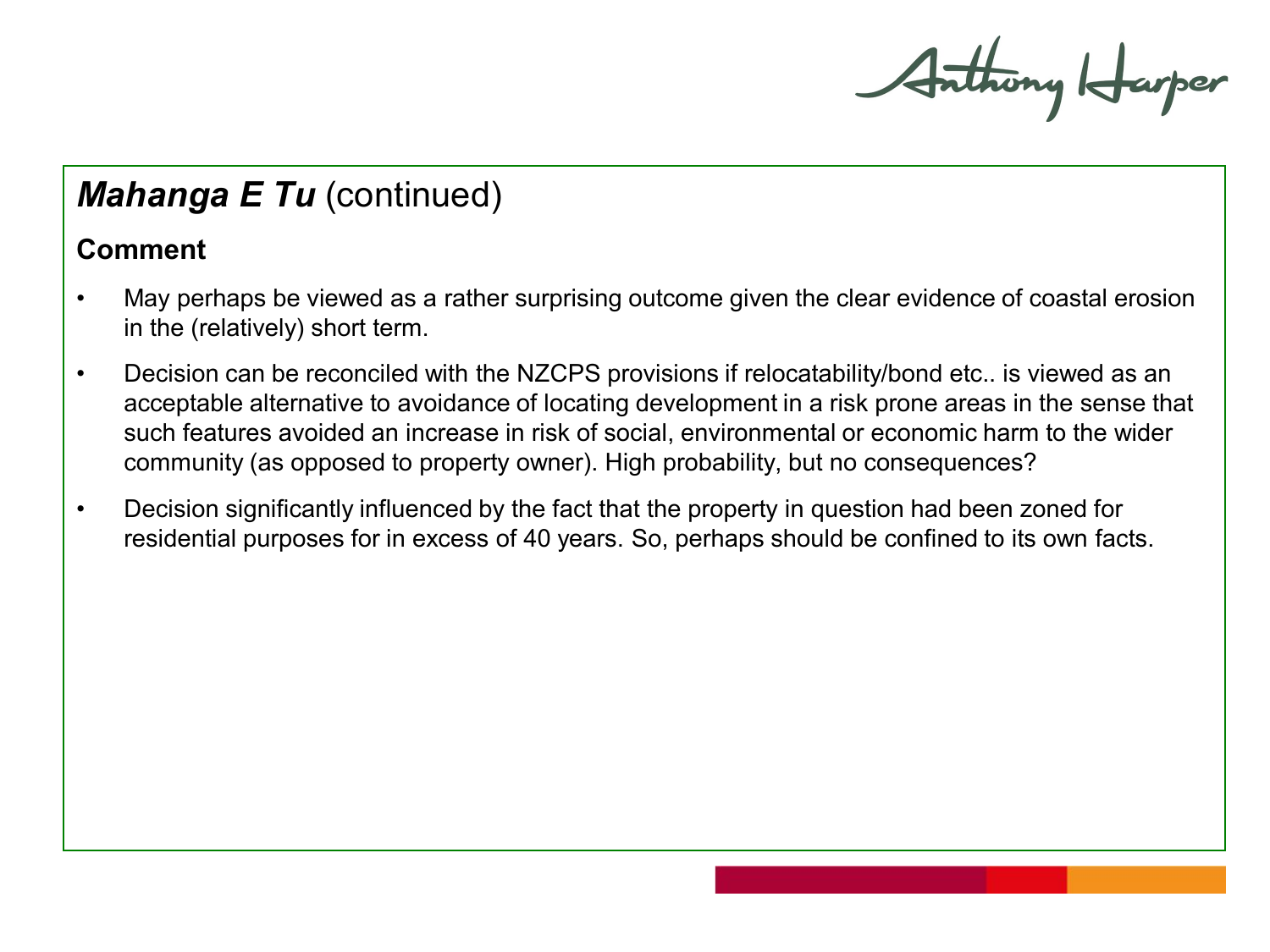Anthony Harper

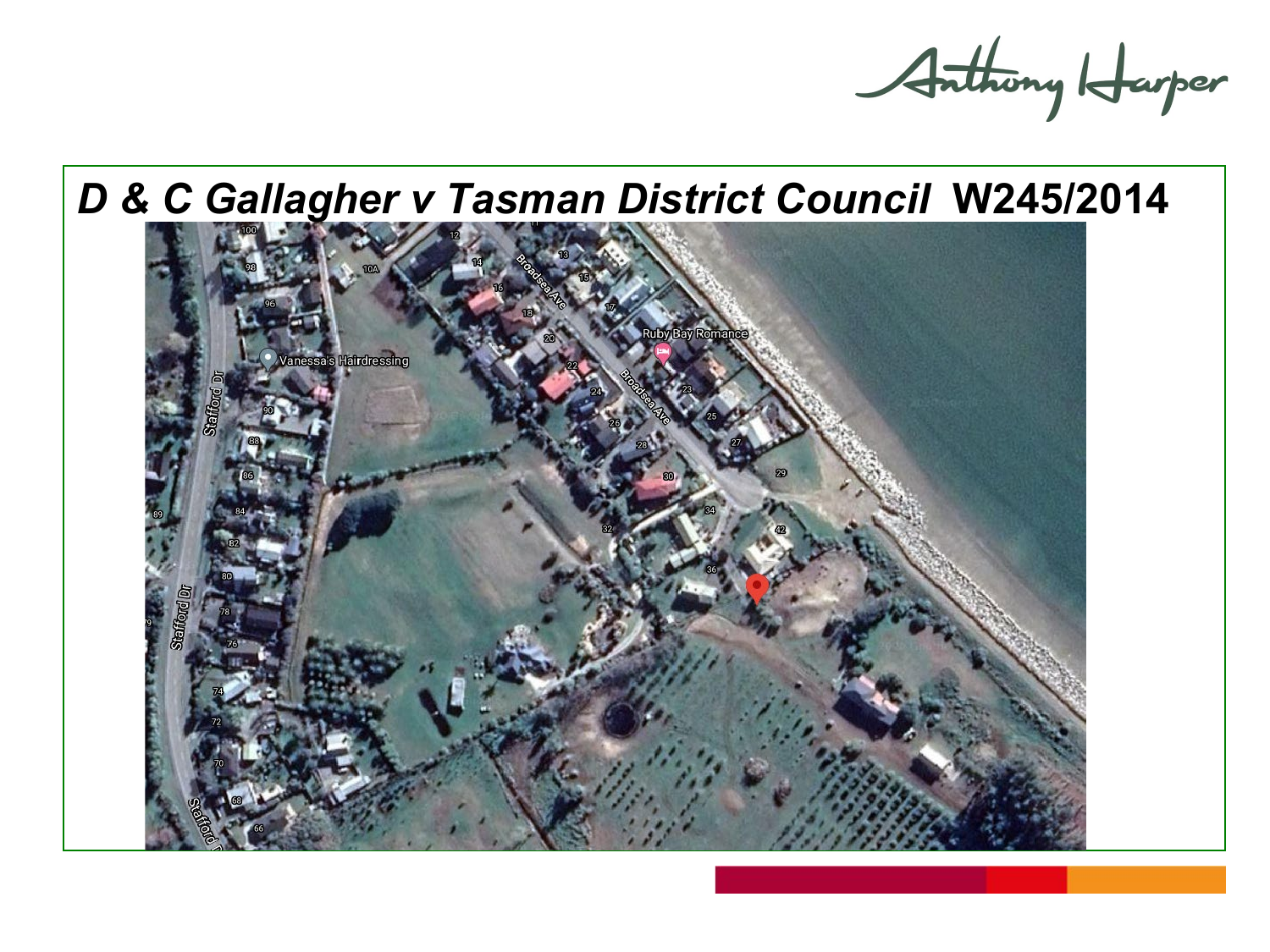# **D & C Gallagher v Tasman District Council (cont)**

- By way of submission on Council plan change (PC22), Gallaghers sought a rezoning of their property in Ruby Bay from Rural to a form enabling subdivision into 13 residential allotments. Dwellings would be relocatable on building platforms elevated above predicted inundation levels. Council sought to have further development of the property prohibited.
- Extensive expert evidence on coastal erosion, stormwater and seawater inundation. Court found on the evidence that Gallagher property would be subject to seawater inundation to depths of 2m. Considered a high hazard risk exposure.
- In terms of NZCPS, Objective 5 and Policy 25, the Court held that Objective 5 was highly directive in nature, requiring local authorities to ensure that coastal hazards are managed in accordance with the bullet points contained within the Objective, in particular the requirement that new development be located away from risk-prone areas.
- In terms of the relationship between Policy 25 (a) & (b) the Court stated:

*"Policies 25 (a) and (b) are directed at subdivision, use or development (including redevelopment ) which increases the risk of social, environmental and economic harm and the risk of adverse effects from coastal hazards. The policies do not require the complete avoidance of risk which is defined as … a combination of the consequences of an event (including changes in circumstances) and the associated likelihood of occurrence … but rather seek to avoid increasing risk. We do not consider that use of the word avoid with respect to proposed activities which increase risk is inconsistent with Objective 5 in any way."*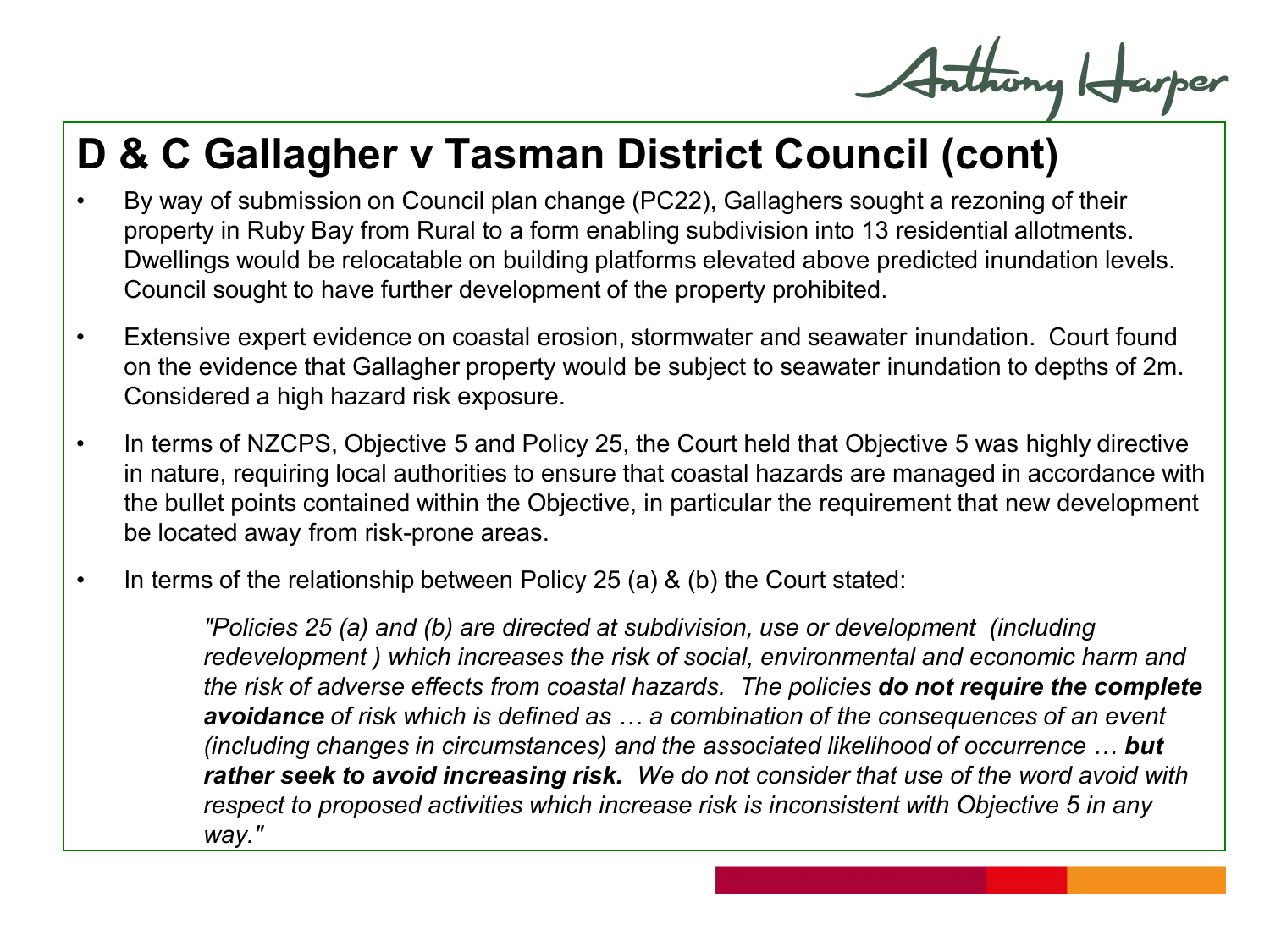# **D & C Gallagher v Tasman District Council (cont)**

- PC22 included provisions for the growth of Ruby Bay. Outcome of Gallaghers' appeal practically inevitable once finding made as to the high hazard risk associated with development on the land, a risk which did not exist on other land identified for growth.
- Case essentially related to a proposal for Greenfield rezoning of rural land, and therefore clear conflict existed with proposal and Objective 5 of NZCPS, which requires new development be located away from areas prone to coastal hazards risks. Findings do not necessarily transpose to South Shore/ Redcliffs/ Summer scenario where the main prospect of development is likely to be limited intensification/ redevelopment of existing residentially zoned properties.
- An evaluation of local circumstances is critical, although an application of risk assessment to individual properties is fraught with complexity.
- Decision reinforces the requirement for subordinate plans to give effect to the NZCPS and earlier cases dealing with resource consent appeals (such as *Mahanga E Tu)* distinguished on the basis that a different "have regard to" test was required of local authorities in respect of the provisions of the NZCPS.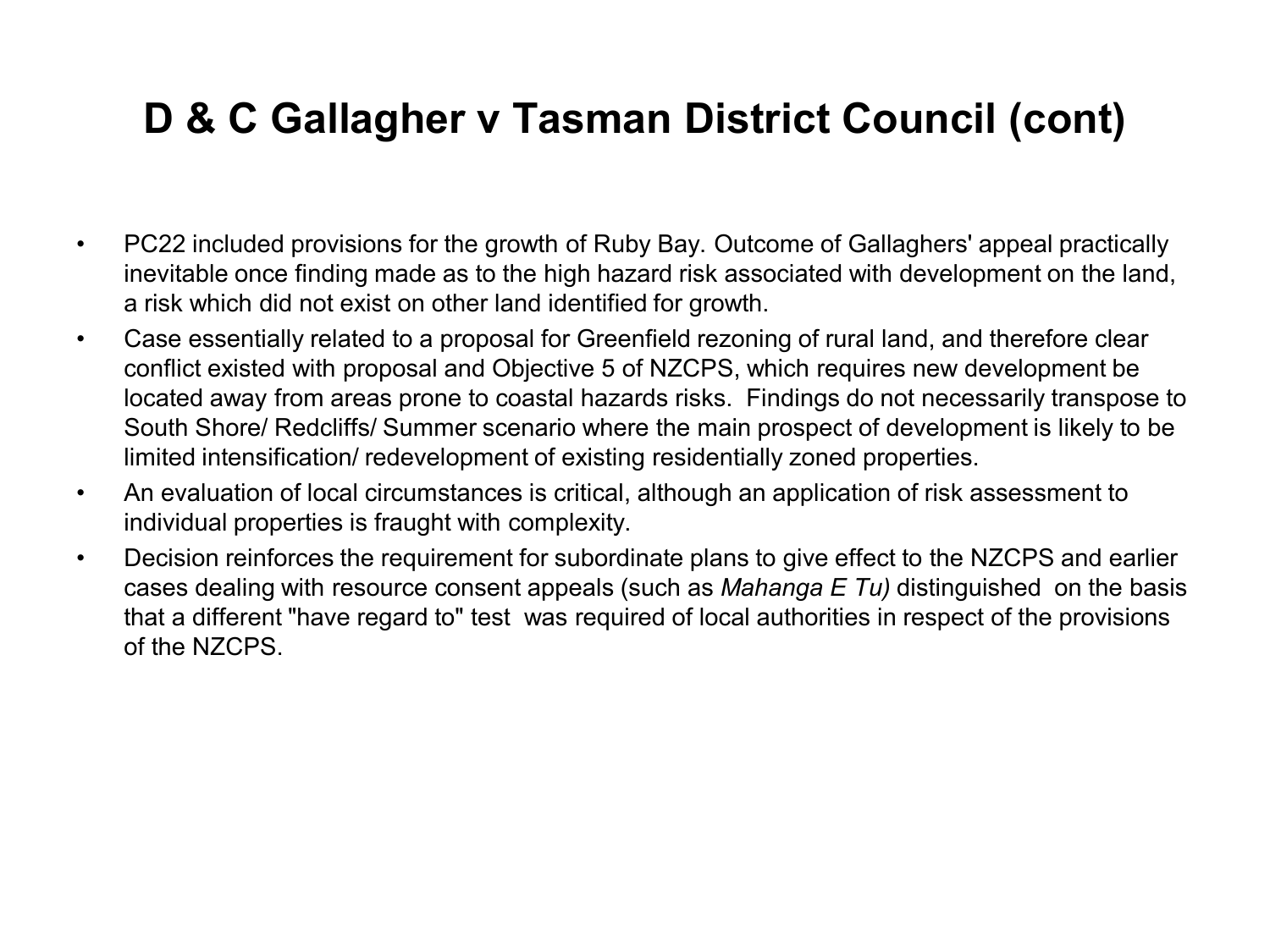Anthony Harper

#### **Overview of Current District Plan Provisions**

- Focus on High Flood Hazard Management Areas (HFHMA) identified on the basis of increased inundation from sea level rise
- Residential Unit Overlay provides an exception from an otherwise strict avoidance policy for all forms of development within HFMA
	- Replacement and repair of buildings existing as at 04 September 2010 permitted
	- New residential units (other than above) restricted discretionary activities with matters of discretion focused on minimising risk by, amongst others, design.
	- Subdivision to create a new allotment is non-complying
- Above provisions inserted under s 71 of Greater Christchurch Recovery Act 2016. Minister's decision records her disagreement with alleged failure to give effect to NZCPS on the basis that the NZCPS contemplates mitigation of risk and not complete avoidance.
- How are these provisions working?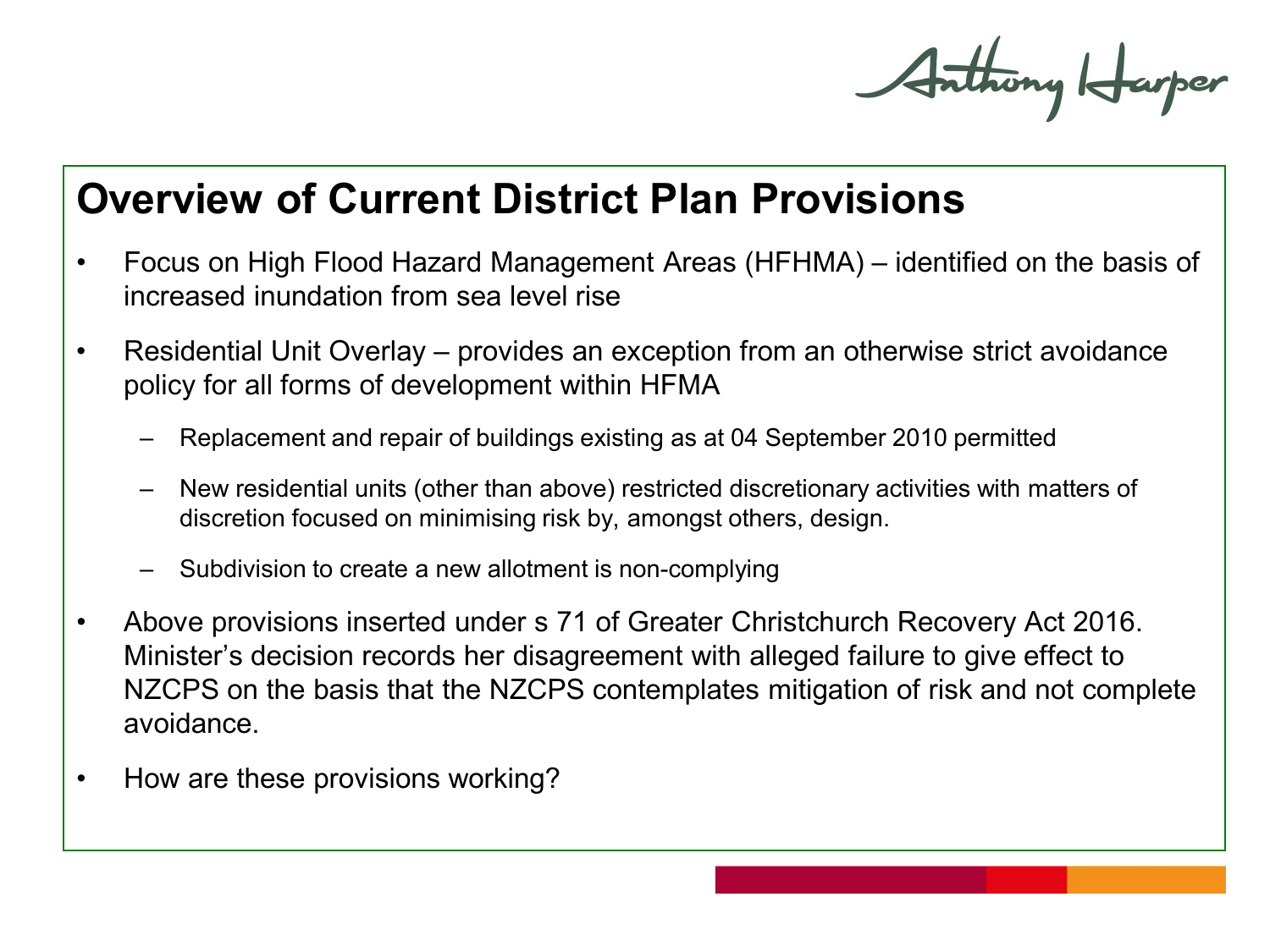Anthony Harper

# **Canterbury Regional Policy Statement – Natural Hazard Provisions**

- RPS post dates NZCPS and is deemed to give effect to higher order document.
- Christchurch District Plan must give effect to RPS not to be reviewed for another 3 years
- RPS contains a two tiered policy approach to management of coastal hazards, with the clear starting point being avoidance (where possible) of development with High Hazard areas;
	- Exception applying to existing urban areas where policy focus (Policy 11.3.1) is either on avoidance or appropriate mitigation of risk
	- RPS very influential in IHP's decision to incorporate RUO and associated provisions in District Plan, and Minister Wood's decision to approve the s 71 Proposal.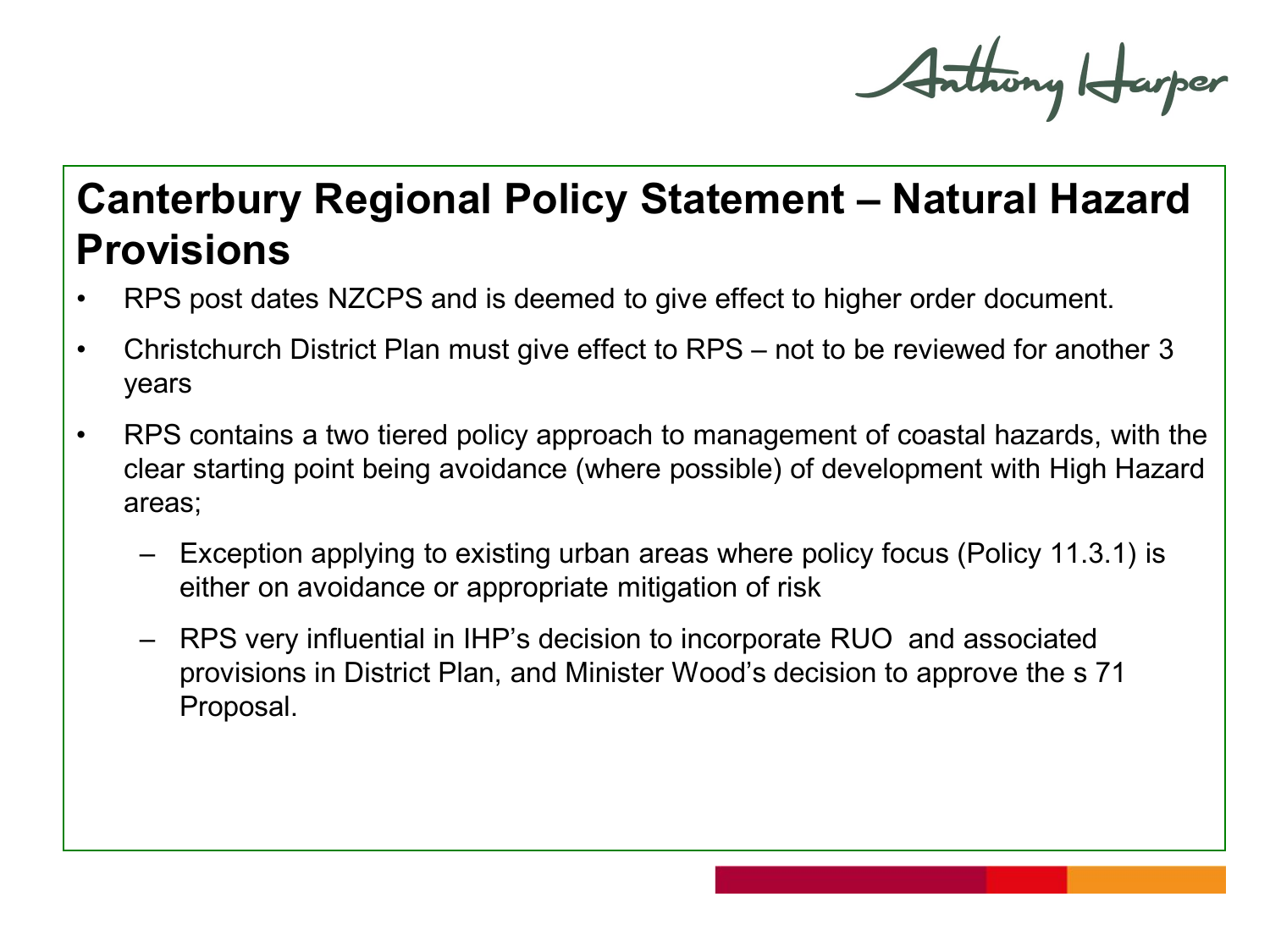Anthony Harper

# **Concluding Remarks**

- Consequences of SLR induced inundation on existing coastal areas such as Brighton/ Southshore/ Redcliffs potentially greater than other areas of the District given the significant level of existing investment
- Probability of hazard occurring to a damaging level within 100 year timeframe remains uncertain, and therefore likely to be the subject of ongoing intense scrutiny and debate
- Policies of NZCPS / RPS very influential in shaping the policy and regulatory approach toward management of natural hazards
- Courts have consistently held that the RMA is not a no risk statute
- *Gallagher* decision most relevant given it deals with a plan change makes it clear that to be consistent with NZCPS, approach should be to locate new development away from areas prone to risk
- Greenfield subdivision within high risk areas objectively difficult to justify from a NZCPS policy perspective; minor intensification and replacement of existing development less so.